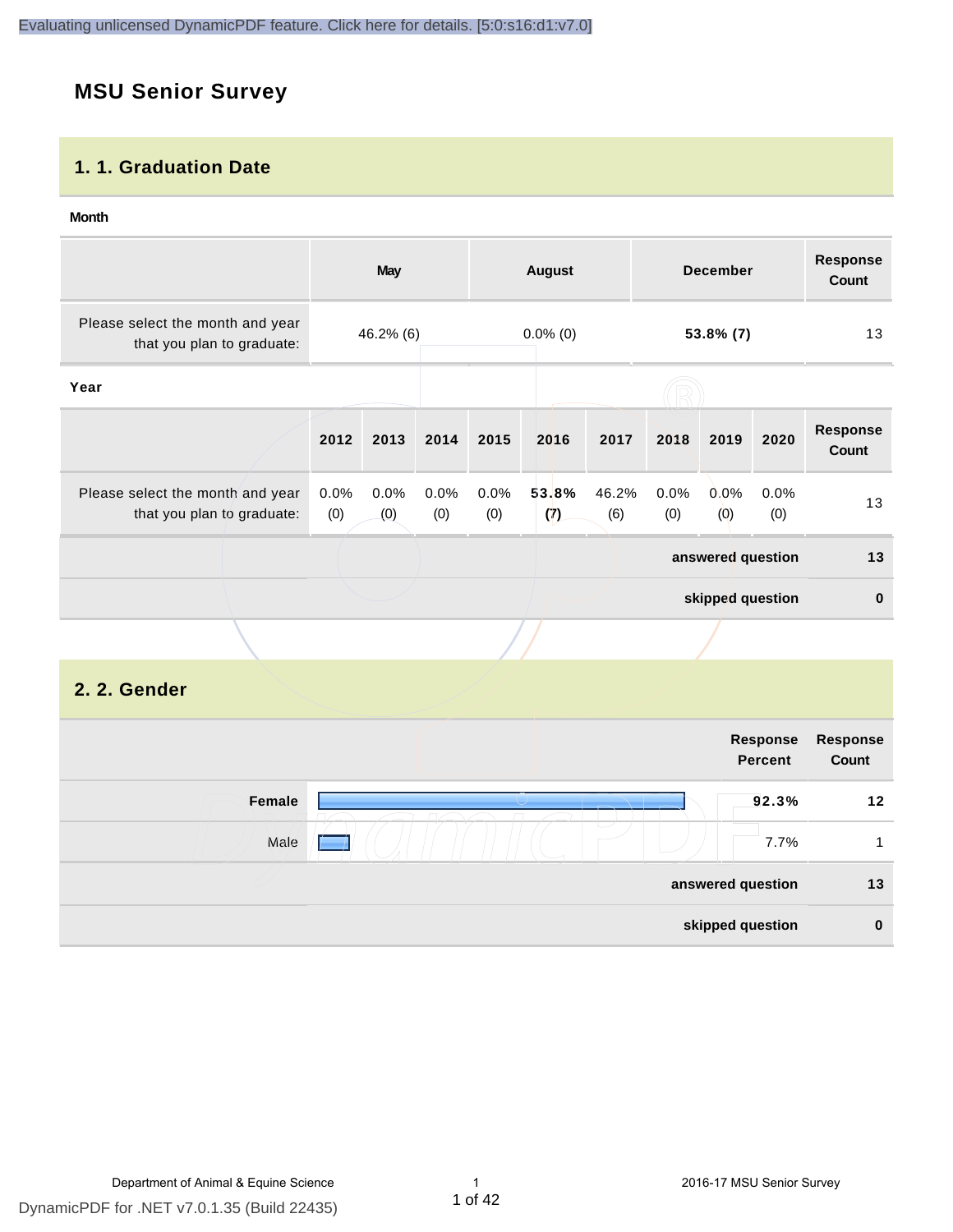#### **3. 3. Ethnic Background**

| the company's company's company's company's<br>. <b>.</b> |  |                            |                   |
|-----------------------------------------------------------|--|----------------------------|-------------------|
|                                                           |  | <b>Response</b><br>Percent | Response<br>Count |
| White                                                     |  | 84.6%                      | 11                |
| Black/African-American                                    |  | 7.7%                       | 1                 |
| Asian                                                     |  | 0.0%                       | $\mathbf 0$       |
| Hispanic/Latino                                           |  | 0.0%                       | 0                 |
| American Indian/Alaskan Native                            |  | 0.0%                       | $\pmb{0}$         |
| Native Hawaiian/Other Pacific<br>Islander                 |  | 0.0%                       | $\mathbf 0$       |
| Two or more races                                         |  | 7.7%                       | $\mathbf{1}$      |
|                                                           |  | answered question          | $13$              |
|                                                           |  | skipped question           | $\pmb{0}$         |
|                                                           |  |                            |                   |

# **4. 4. Are you a U.S. citizen?**

|     | Response<br>Percent | <b>Response</b><br>Count |
|-----|---------------------|--------------------------|
| Yes | 100.0%              | 13                       |
| No  | 0.0%<br>$\bigcirc$  | 0                        |
|     | answered question   | 13                       |
|     | skipped question    | $\bf{0}$                 |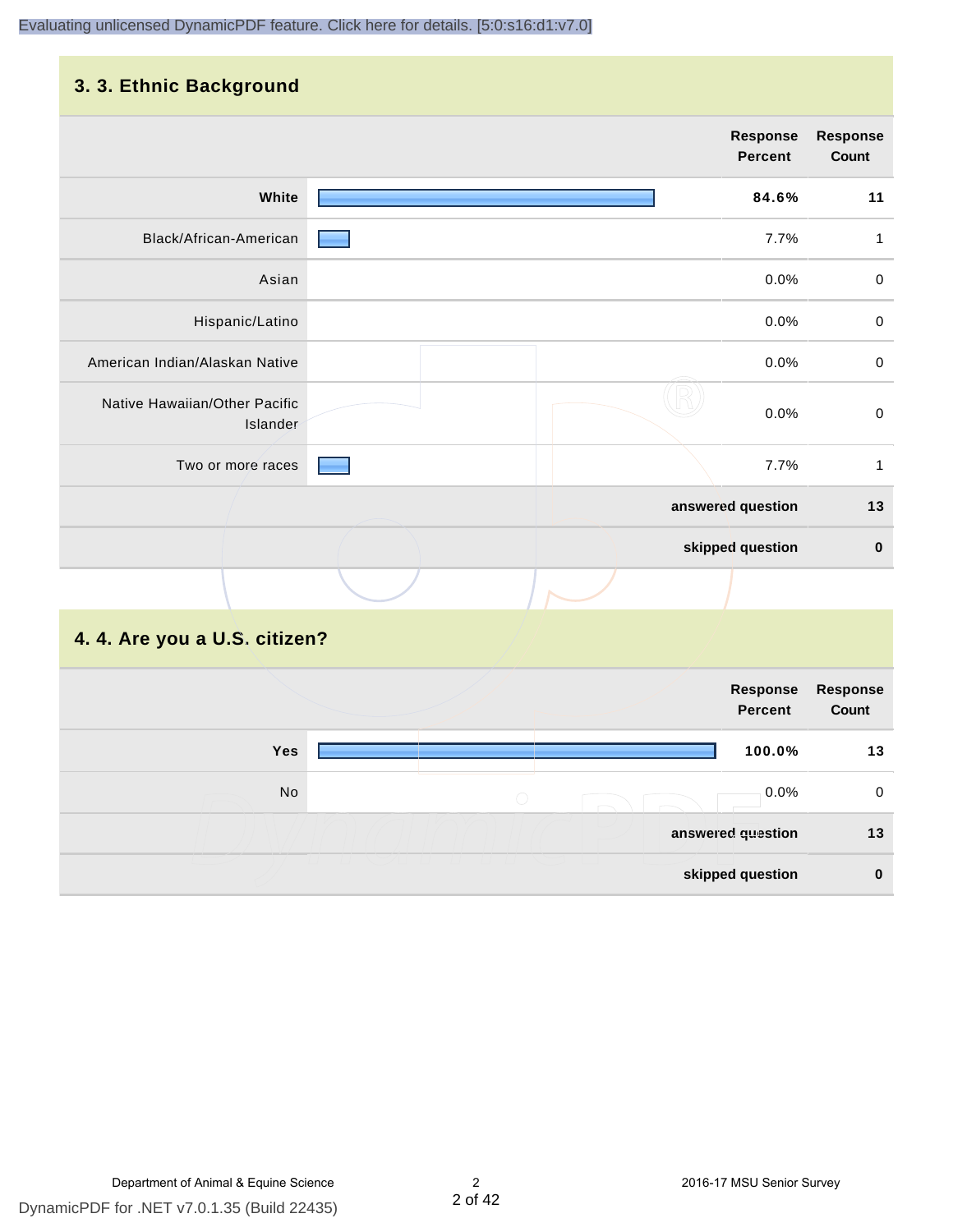# **5. 5. What is your residency classification at MSU? answered question 13 skipped question 0 Response Percent Response Count In-state 76.9% 10** Out-of-state 23.1% 3 International 0.0% 0

DynamicPDF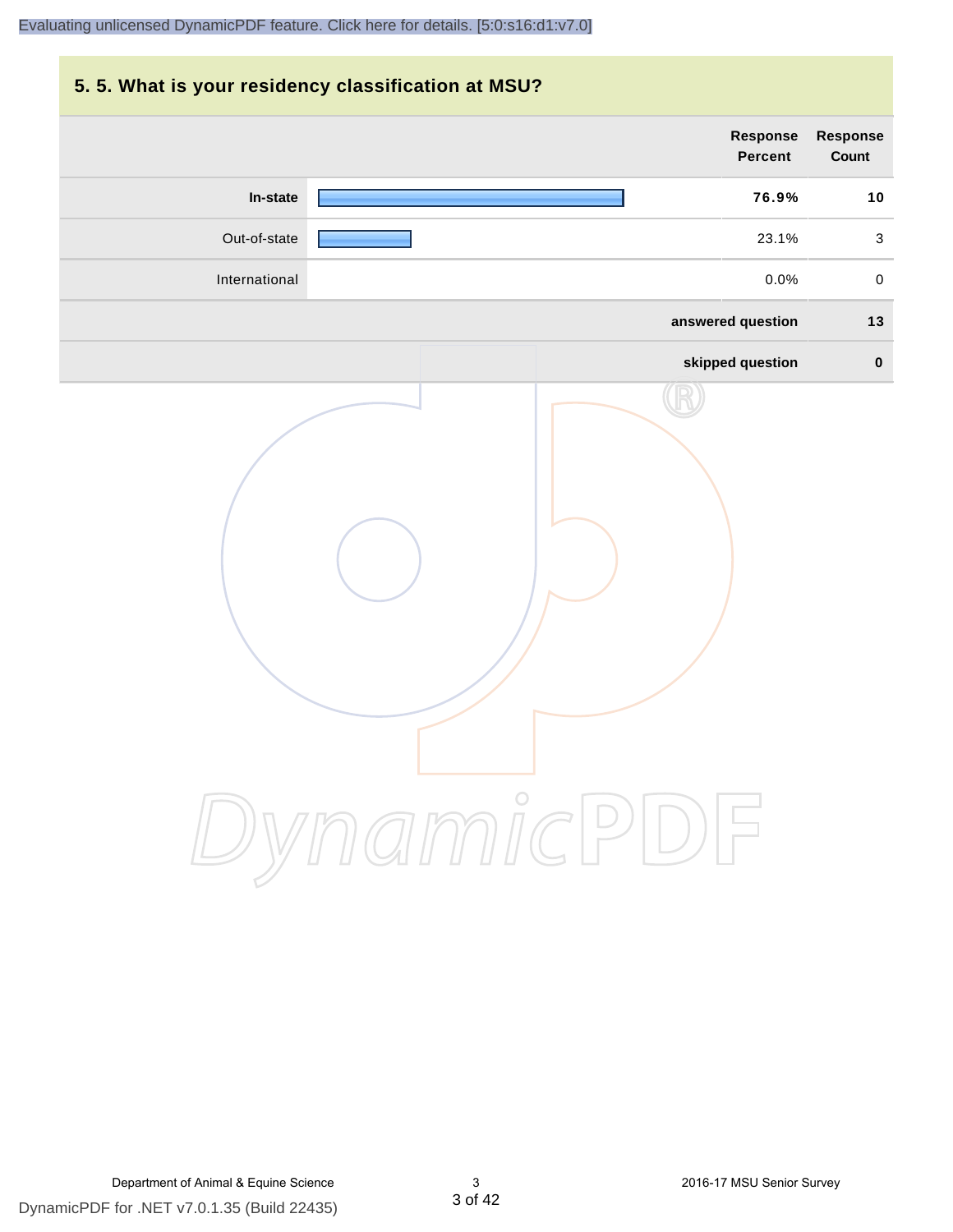

#### **6. 6. Age**

|               |  | Response<br><b>Percent</b> | <b>Response</b><br>Count |
|---------------|--|----------------------------|--------------------------|
| 24 or younger |  | 84.6%                      | 11                       |
| 25-34         |  | 15.4%                      | $\overline{2}$           |
| $35 - 44$     |  | 0.0%                       | $\mathbf 0$              |
| 45 or older   |  | 0.0%                       | $\mathbf 0$              |
|               |  | answered question          | 13                       |
|               |  | skipped question           | $\mathbf 0$              |

#### **7. 7. Has either of your parents received a bachelor's degree?**

|     | Response<br>Percent | Response<br>Count |
|-----|---------------------|-------------------|
| Yes | 61.5%               | 8                 |
| No  | 38.5%               | 5                 |
|     | answered question   | 13                |
|     | skipped question    | $\bf{0}$          |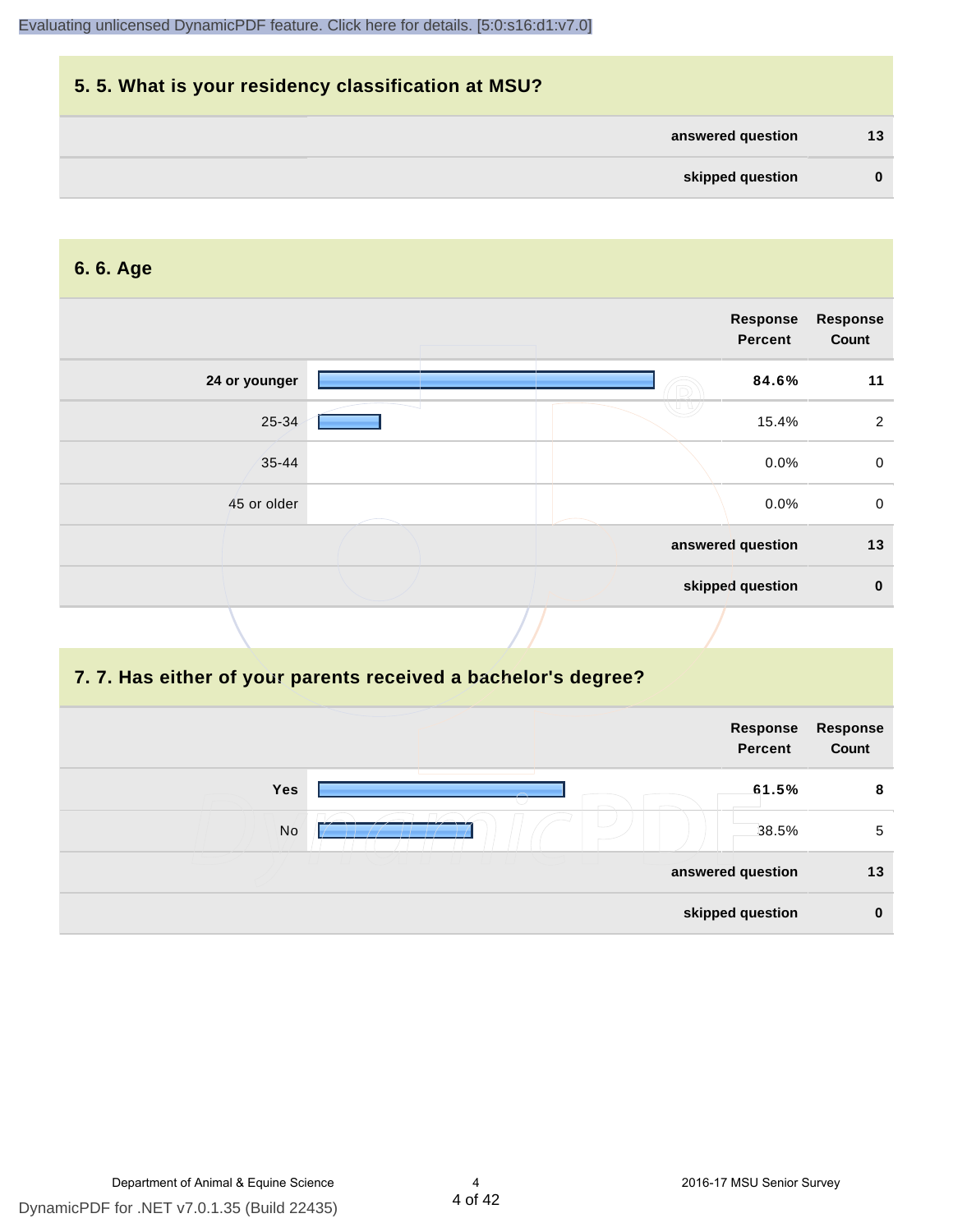#### **8. 8. Has either of your parents received a degree from MSU?**

| Response<br>Count | Response<br>Percent |           |
|-------------------|---------------------|-----------|
| 2                 | 15.4%               | Yes       |
| 11                | 84.6%               | <b>No</b> |
| 13                | answered question   |           |
| $\bf{0}$          | skipped question    |           |
|                   |                     |           |

| 9.9. What was your original entry status to MSU?    |                                   |                          |
|-----------------------------------------------------|-----------------------------------|--------------------------|
|                                                     | <b>Response</b><br><b>Percent</b> | <b>Response</b><br>Count |
| <b>Freshman</b>                                     | 61.5%                             | 8                        |
| Transfer from community<br>college/technical school | 23.1%                             | 3                        |
| Transfer from 4-yr institution                      | 15.4%                             | 2                        |
|                                                     | answered question                 | 13                       |
|                                                     | skipped question                  | $\bf{0}$                 |

**10. 10. How many credits were transferred?**

| <b>Response</b><br>Count | Response<br><b>Percent</b> |             |
|--------------------------|----------------------------|-------------|
| $\mathbf 0$              | $0.0\%$                    | 12 or fewer |
| 1                        | 20.0%                      | 13-30       |
| $\mathbf{2}$             | 40.0%                      | $31 - 60$   |
| $\overline{2}$           | 40.0%                      | Over 60     |
| 5                        | answered question          |             |
| 8                        | skipped question           |             |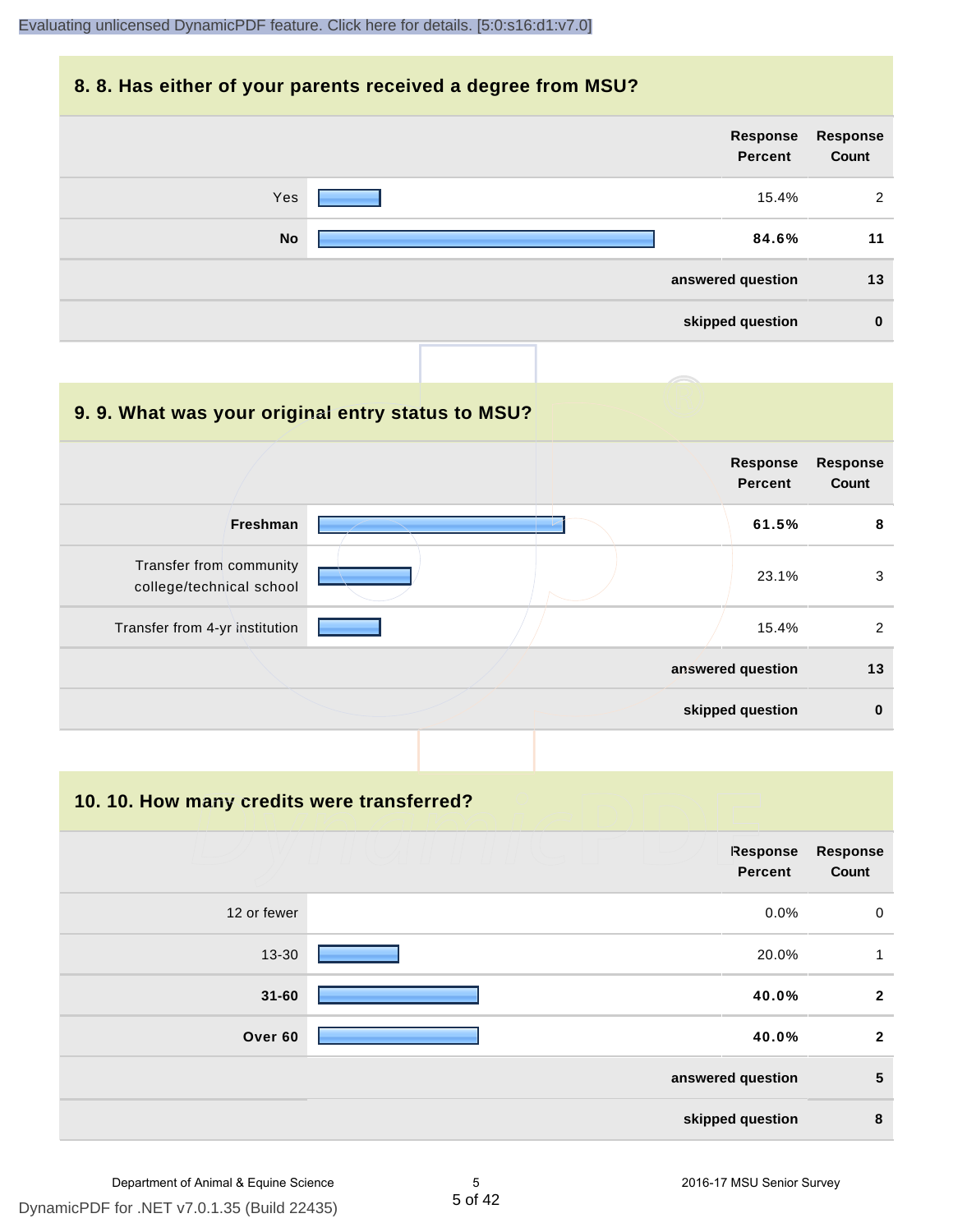### **11. 11. Approximately what percent of your University Studies (general education) classes did you take at MSU?**

|                            |                                                      |                   | Response<br><b>Percent</b>        | Response<br>Count        |
|----------------------------|------------------------------------------------------|-------------------|-----------------------------------|--------------------------|
| <b>Under 25%</b>           |                                                      |                   | 80.0%                             | 4                        |
| 25-49%                     |                                                      |                   | 0.0%                              | $\mathbf 0$              |
| 50-74%                     |                                                      |                   | 20.0%                             | $\mathbf{1}$             |
| 75-100%                    |                                                      |                   | 0.0%                              | $\pmb{0}$                |
|                            |                                                      | answered question |                                   | ${\bf 5}$                |
|                            |                                                      |                   | skipped question                  | $\pmb{8}$                |
|                            |                                                      |                   |                                   |                          |
|                            | 12. 12. What has been your attendance status at MSU? |                   |                                   |                          |
|                            |                                                      |                   | <b>Response</b><br><b>Percent</b> | <b>Response</b><br>Count |
| <b>Primarily full-time</b> |                                                      |                   | 100.0%                            | 13                       |
| Primarily part-time        |                                                      |                   | 0.0%                              | $\pmb{0}$                |
|                            |                                                      | answered question |                                   | 13                       |
|                            |                                                      |                   | skipped question                  | $\pmb{0}$                |
|                            | $\bigcirc$                                           |                   |                                   |                          |

DynamicPDF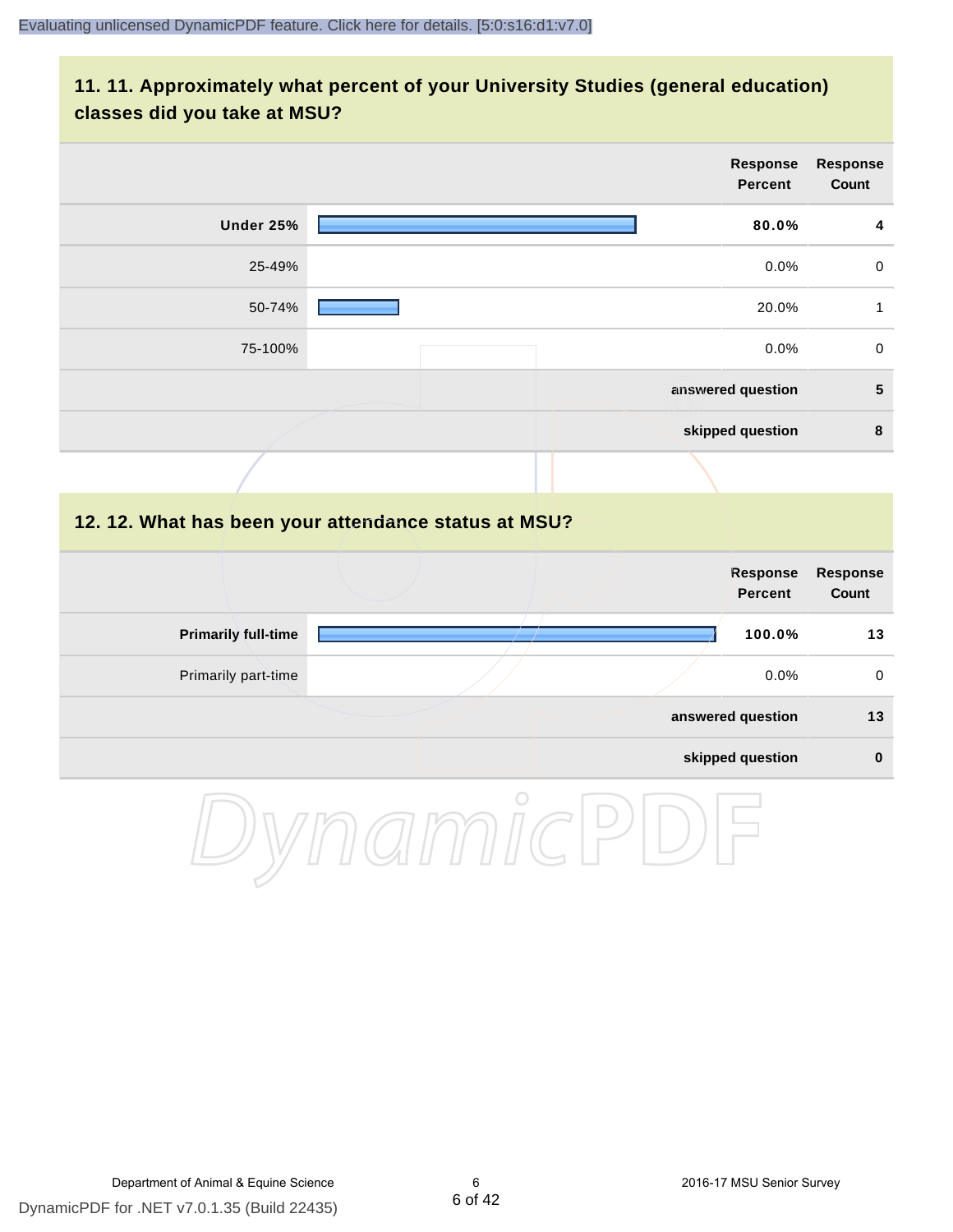#### **13. 13. In which Residential College are you a member?**

|                            | <b>Response</b><br>Percent | <b>Response</b><br>Count |
|----------------------------|----------------------------|--------------------------|
| Do not know                | 0.0%                       | $\boldsymbol{0}$         |
| <b>Clark College</b>       | 15.4%                      | $\overline{2}$           |
| Elizabeth College          | 7.7%                       | $\mathbf{1}$             |
| Franklin-Springer Colleges | 15.4%                      | $\overline{2}$           |
| <b>Hart College</b>        | 0.0%                       | $\pmb{0}$                |
| <b>Hester College</b>      | 0.0%                       | $\mathbf 0$              |
| <b>Regents College</b>     | 30.8%                      | $\pmb{4}$                |
| Richmond College           | 15.4%                      | $\boldsymbol{2}$         |
| White College              | 15.4%                      | $\sqrt{2}$               |
|                            | answered question          | $13$                     |
|                            | skipped question           | $\pmb{0}$                |

DynamicPDF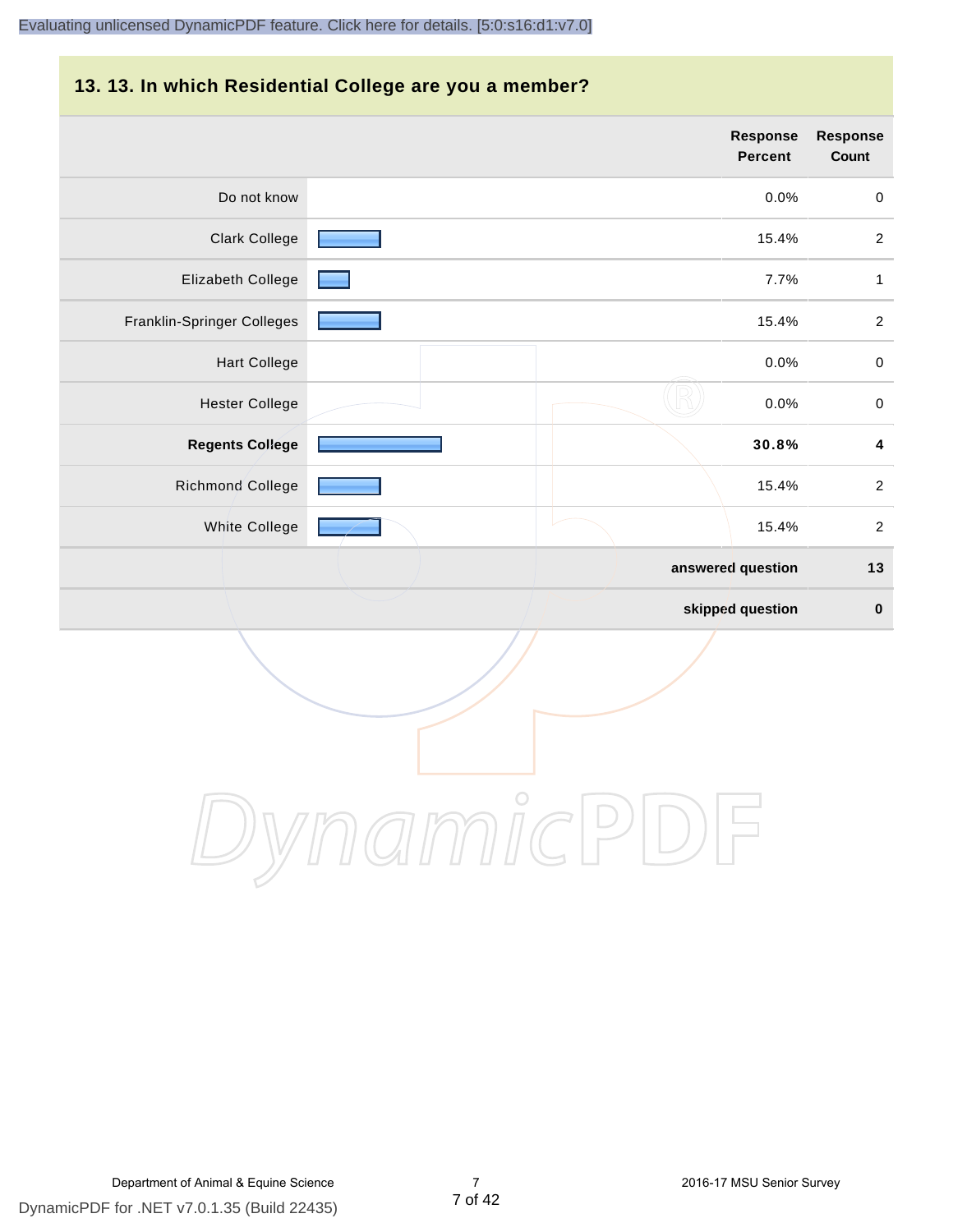# **13. 13. In which Residential College are you a member? answered question 13 skipped question 0**

# **14. 14. Have you ever received any type of Financial Aid while at MSU? (scholarships, grants, work-study, etc.)**



### **15. 15. How many years will it take you to complete your degree from the point of your initial enrollment in college (including any time at a previous institution)?**

|               |            | <b>Response</b><br>Percent | Response<br>Count |
|---------------|------------|----------------------------|-------------------|
| Two           |            | 0.0%                       | $\mathbf 0$       |
| <b>Three</b>  | $\bigcirc$ | 15.4%                      | $\overline{2}$    |
| Four          |            | 46.2%                      | $\bf 6$           |
| Five          |            | 30.8%                      | $\overline{4}$    |
| Six           |            | 7.7%                       | $\mathbf{1}$      |
| More than six |            | 0.0%                       | $\mathsf 0$       |
|               |            | answered question          | 13                |
|               |            | skipped question           | $\pmb{0}$         |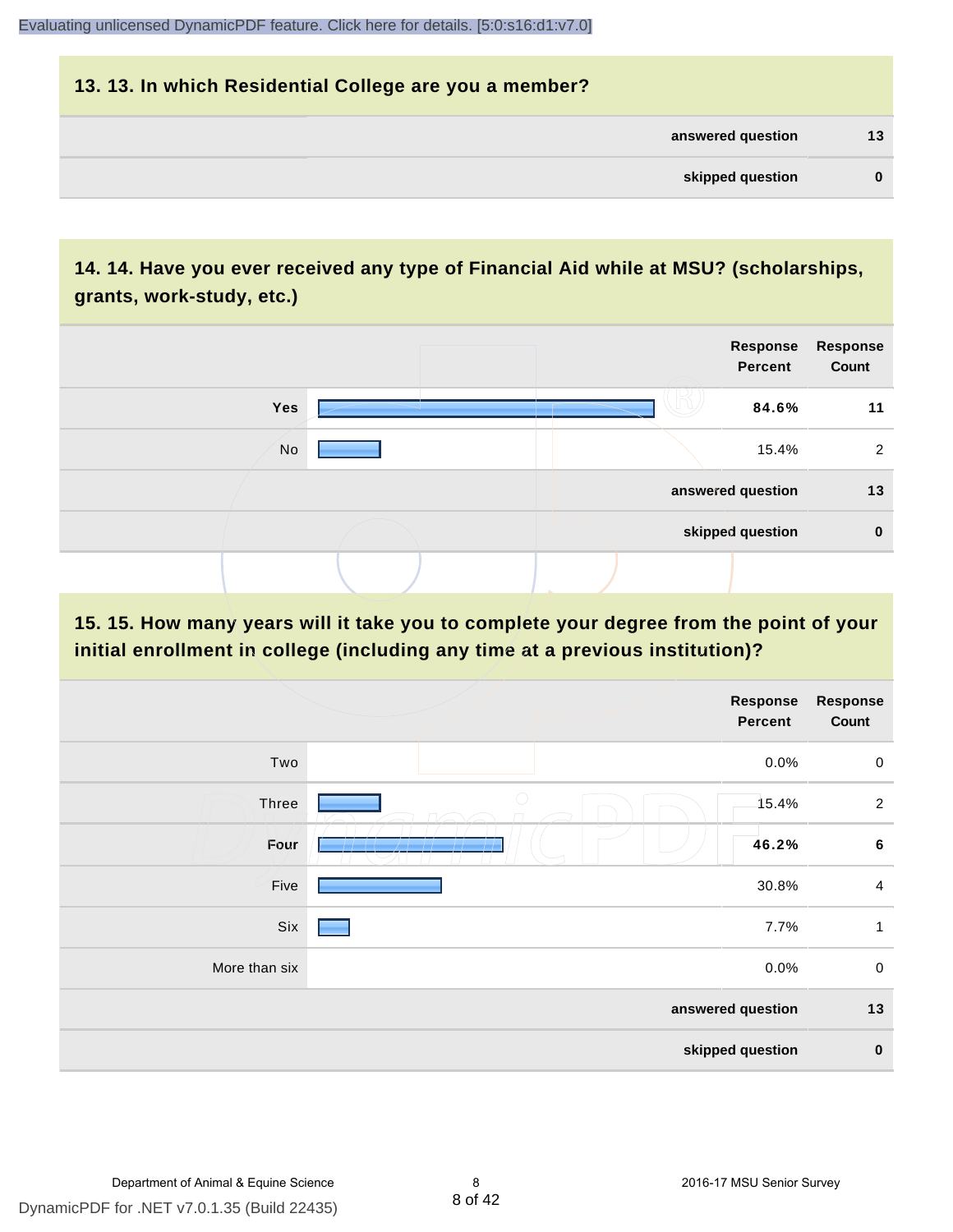#### **16. 16. In what range does your grade point average fall?**

|                | Response<br>Percent | Response<br>Count       |
|----------------|---------------------|-------------------------|
| Less than 2.00 | 0.0%                | $\pmb{0}$               |
| 2.00-2.50      | 0.0%                | $\pmb{0}$               |
| $2.51 - 3.00$  | 30.8%               | $\overline{\mathbf{4}}$ |
| 3.01-3.50      | 30.8%               | $\overline{4}$          |
| $3.51 - 4.00$  | 38.5%               | ${\bf 5}$               |
|                | answered question   | $13$                    |
|                | skipped question    | $\pmb{0}$               |
|                | $\bigcirc$          |                         |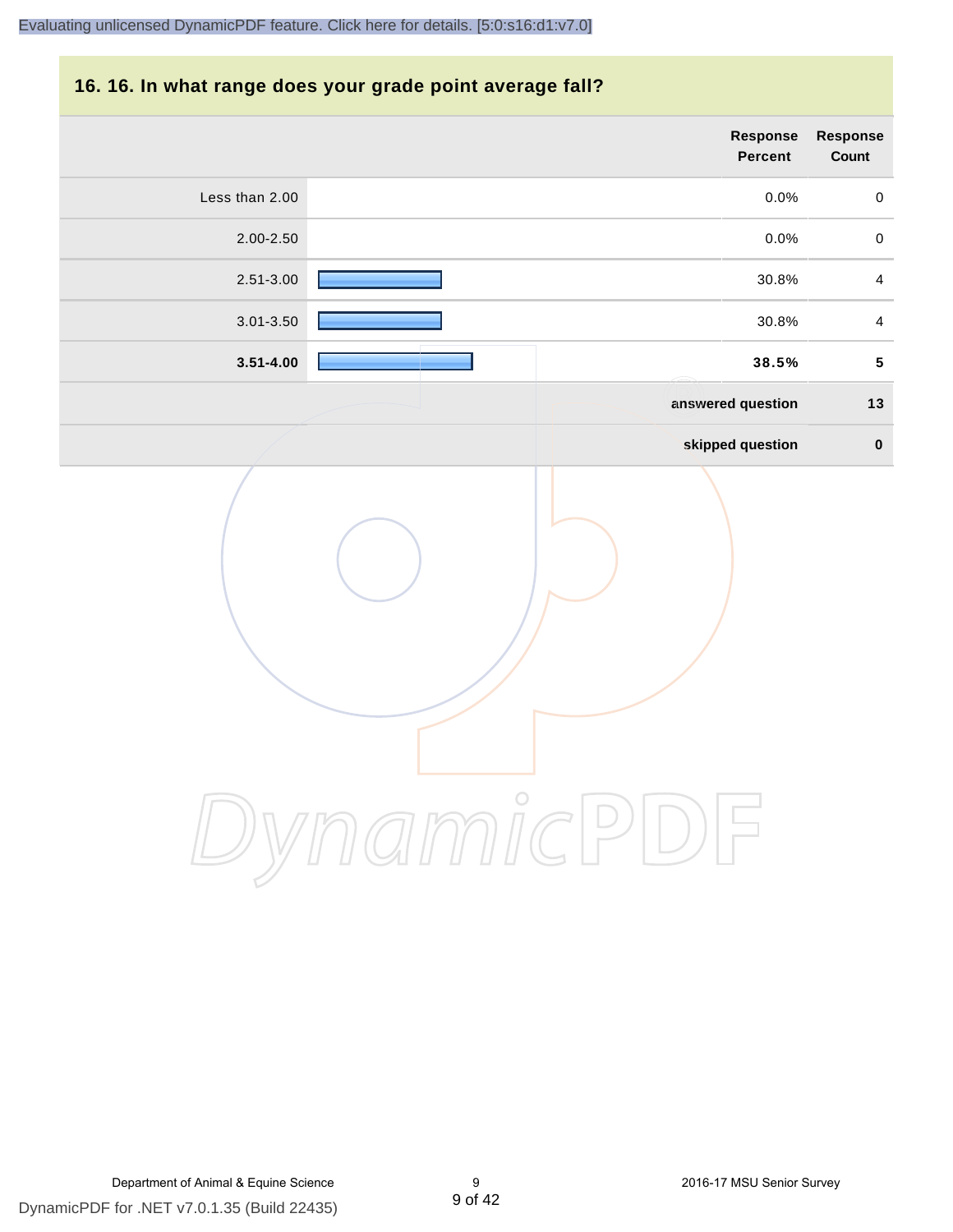|                                                          | Response<br><b>Percent</b> | <b>Response</b><br><b>Count</b> |
|----------------------------------------------------------|----------------------------|---------------------------------|
| Accounting                                               | 0.0%                       | $\boldsymbol{0}$                |
| Advertising                                              | 0.0%                       | $\boldsymbol{0}$                |
| Agricultural Science & Technology<br>(associate's)       | 0.0%                       | $\pmb{0}$                       |
| Agricultural Science (bachelor's)                        | 0.0%                       | $\boldsymbol{0}$                |
| Animal Technology/Animal-Equine                          | 100.0%                     | 13                              |
| Animal Technology/Vet Tech,<br>Pre-Vet                   | 0.0%                       | $\mathbf 0$                     |
| <b>Applied Physics</b>                                   | 0.0%                       | $\mathbf 0$                     |
| Art                                                      | 0.0%                       | $\mathbf 0$                     |
| <b>Athletic Training</b>                                 | 0.0%                       | $\pmb{0}$                       |
| Biology                                                  | 0.0%                       | $\pmb{0}$                       |
| <b>Business Administration</b><br>(associate's)          | 0.0%                       | $\pmb{0}$                       |
| <b>Business Administration</b><br>(bachelor's)           | $\bigcirc$<br>0.0%         | $\boldsymbol{0}$                |
| <b>Career &amp; Technical Education</b><br>(associate's) | 0.0%                       | $\mathbf 0$                     |
| <b>Career &amp; Technical Education</b><br>(bachelor's)  | 0.0%                       | $\boldsymbol{0}$                |
| Chemistry                                                | 0.0%                       | $\boldsymbol{0}$                |
| Civil Engineering Technology<br>(associate's)            | 0.0%                       | $\boldsymbol{0}$                |
|                                                          | answered question          | 13                              |
|                                                          | skipped question           | $\pmb{0}$                       |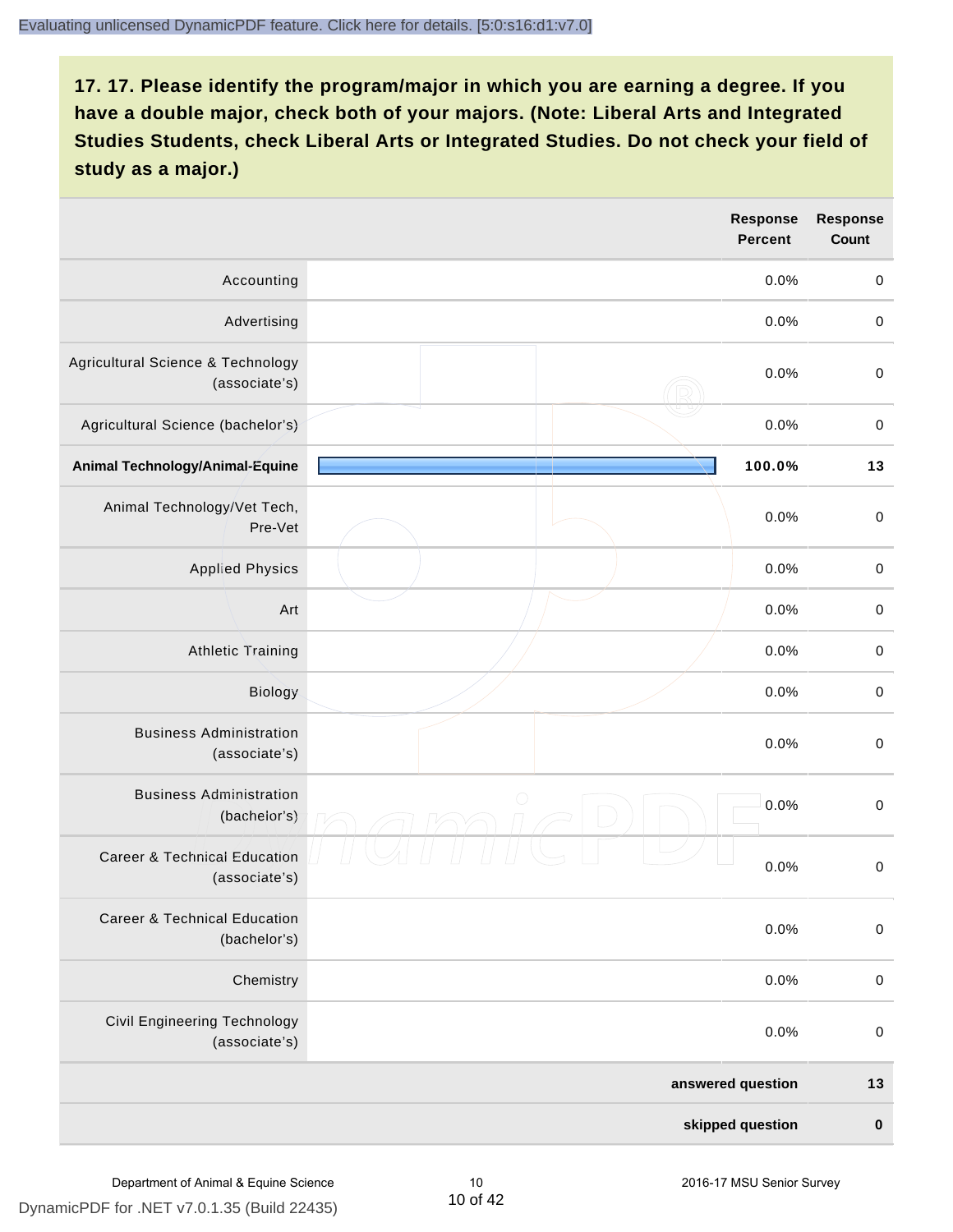| <b>Civil Engineering Technology</b><br>(bachelor's) |            | 0.0%              | $\mathbf 0$ |
|-----------------------------------------------------|------------|-------------------|-------------|
| <b>Communication Disorders</b>                      |            | 0.0%              | $\mathbf 0$ |
| <b>Community Health</b>                             |            | 0.0%              | $\,0\,$     |
| <b>Computer Information Systems</b>                 |            | 0.0%              | $\,0\,$     |
| <b>Computer Science</b>                             |            | 0.0%              | $\mathbf 0$ |
| Creative Writing (BFA)                              |            | 0.0%              | $\mathbf 0$ |
| <b>Criminal Justice</b>                             |            | 0.0%              | $\mathbf 0$ |
| Economics                                           |            | 0.0%              | $\,0\,$     |
| <b>Electromechanical Engineering</b><br>Technology  |            | 0.0%              | $\pmb{0}$   |
| <b>Elementary School Education</b>                  |            | 0.0%              | $\mathbf 0$ |
| <b>Engineering Graphics &amp; Design</b>            |            | 0.0%              | $\pmb{0}$   |
| <b>Engineering Physics</b>                          |            | 0.0%              | $\pmb{0}$   |
| English                                             |            | 0.0%              | $\pmb{0}$   |
| English Education (TESOL)                           | $\bigcirc$ | 0.0%              | $\mathbf 0$ |
| <b>Exercise Science</b>                             |            | 0.0%              | $\pmb{0}$   |
| Finance                                             |            | 0.0%              | $\,0\,$     |
| French                                              |            | 0.0%              | $\pmb{0}$   |
| General Studies (associate's)                       |            | 0.0%              | $\mathbf 0$ |
| Geosciences                                         |            | 0.0%              | $\mathbf 0$ |
| German                                              |            | 0.0%              | $\mathbf 0$ |
|                                                     |            | answered question | $13$        |
|                                                     |            | skipped question  | $\pmb{0}$   |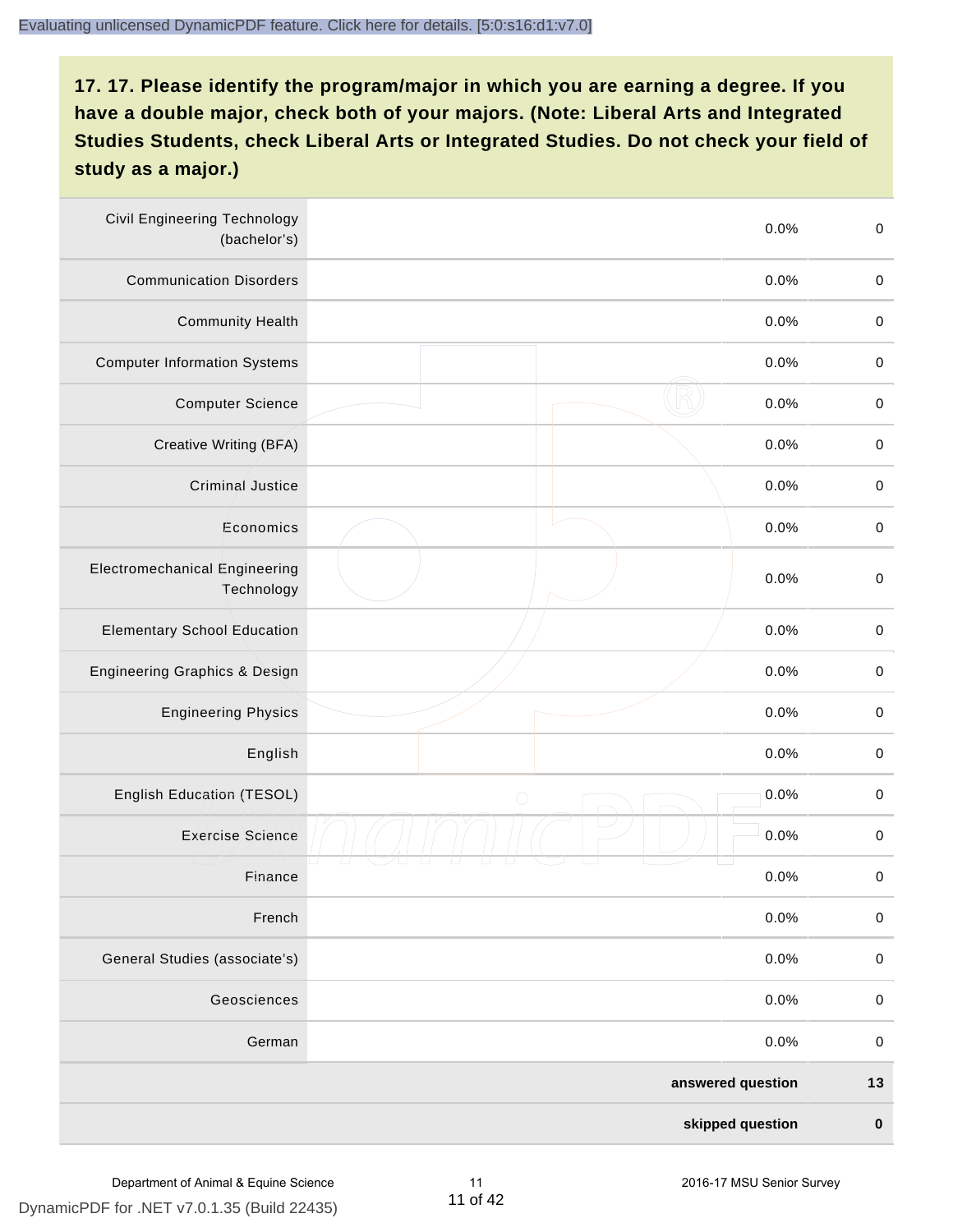| <b>Graphic Communications Media</b>            |            | 0.0%              | $\,0\,$     |
|------------------------------------------------|------------|-------------------|-------------|
| Health & Physical Education                    |            | 0.0%              | $\mathbf 0$ |
| <b>Health Information Administration</b>       |            | 0.0%              | $\mathbf 0$ |
| History                                        |            | 0.0%              | $\pmb{0}$   |
| <b>Industrial Technology</b><br>(associate's)  |            | 0.0%              | $\mathbf 0$ |
| Integrated Studies (BIS)                       |            | 0.0%              | $\mathbf 0$ |
| Interdisciplinary Early Childhood<br>Education |            | 0.0%              | $\mathbf 0$ |
| <b>Interior Design</b>                         |            | 0.0%              | $\pmb{0}$   |
| <b>International Business</b>                  |            | 0.0%              | $\mathbf 0$ |
| <b>International Studies</b>                   |            | 0.0%              | $\,0\,$     |
| Japanese                                       |            | 0.0%              | $\pmb{0}$   |
| Journalism                                     |            | 0.0%              | $\pmb{0}$   |
| Learning & Behavior Disorders                  |            | 0.0%              | $\pmb{0}$   |
| <b>Liberal Arts</b>                            | $\bigcirc$ | 0.0%              | $\mathbf 0$ |
| Logistics & Supply Chain<br>Management         |            | 0.0%              | $\pmb{0}$   |
| Management                                     |            | 0.0%              | $\pmb{0}$   |
| <b>Manufacturing Technology</b>                |            | 0.0%              | $\pmb{0}$   |
| Marketing                                      |            | 0.0%              | $\mathbf 0$ |
| Mathematics                                    |            | 0.0%              | $\,0\,$     |
|                                                |            | answered question | $13$        |
|                                                |            | skipped question  | $\pmb{0}$   |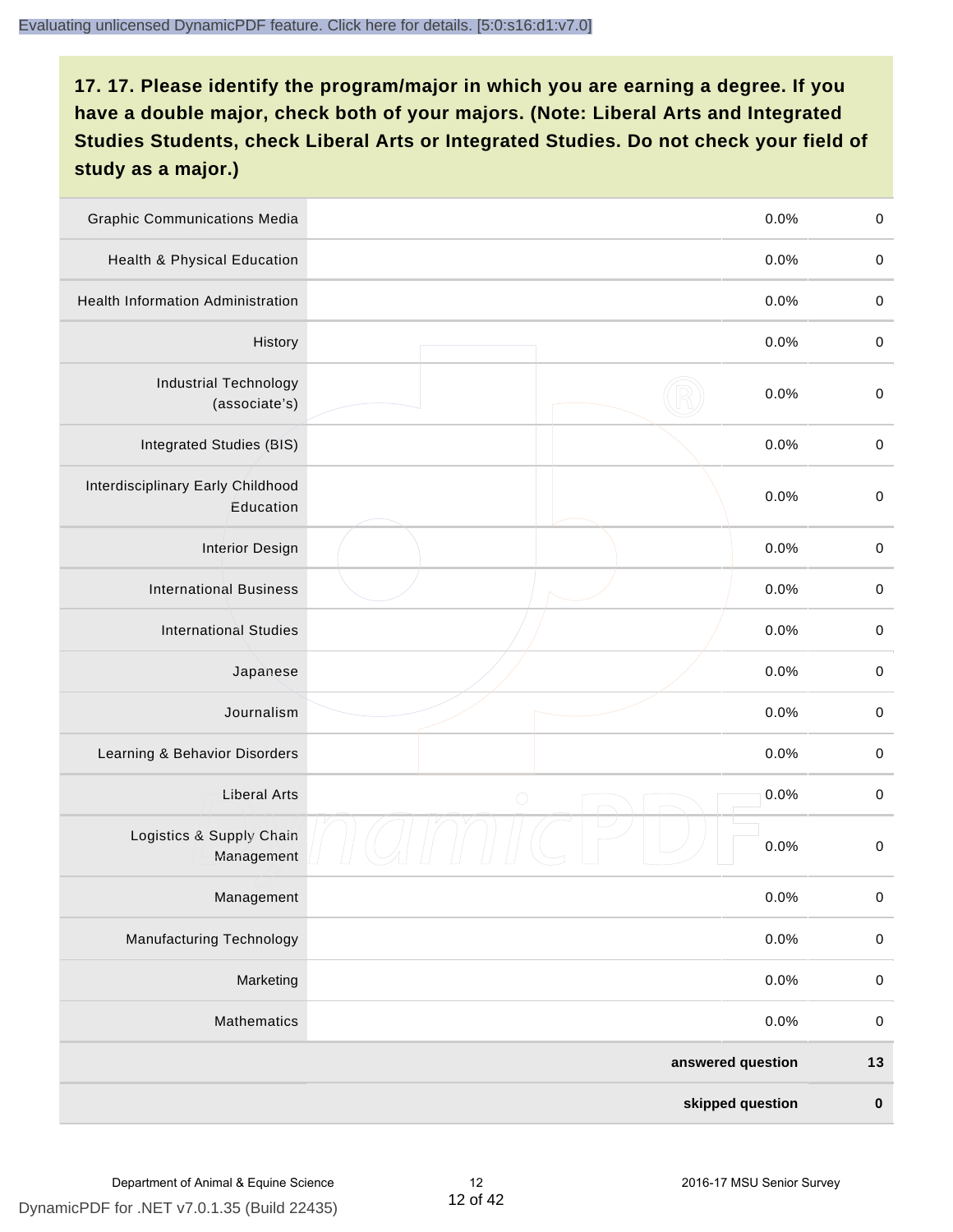| Middle School Education                   |                   | 0.0%             | $\,0\,$     |
|-------------------------------------------|-------------------|------------------|-------------|
| Music                                     |                   | 0.0%             | $\mathbf 0$ |
| <b>Music Business</b>                     |                   | 0.0%             | $\mathbf 0$ |
| Nonprofit Leadership Studies              |                   | 0.0%             | $\pmb{0}$   |
| Nursing                                   |                   | 0.0%             | $\pmb{0}$   |
| Nursing/RN to BSN                         |                   | 0.0%             | $\,0\,$     |
| Nutrition, Dietetics, & Food Mgmt         |                   | 0.0%             | $\pmb{0}$   |
| Occupational Safety and Health            |                   | 0.0%             | $\mathbf 0$ |
| Organizational Communication              |                   | 0.0%             | $\pmb{0}$   |
| Philosophy                                |                   | 0.0%             | $\pmb{0}$   |
| Physics                                   |                   | 0.0%             | $\,0\,$     |
| <b>Political Science</b>                  |                   | 0.0%             | $\mathbf 0$ |
| Psychology                                |                   | 0.0%             | $\pmb{0}$   |
| <b>Public Administration</b>              |                   | 0.0%             | $\pmb{0}$   |
| <b>Public Relations</b>                   | $\bigcirc$        | 0.0%             | $\pmb{0}$   |
| <b>Recreation &amp; Leisure Services</b>  |                   | 0.0%             | $\pmb{0}$   |
| Social Work                               |                   | 0.0%             | $\pmb{0}$   |
| Sociology                                 |                   | 0.0%             | $\mathbf 0$ |
| Spanish                                   |                   | 0.0%             | $\pmb{0}$   |
| <b>Telecommunications Systems</b><br>Mgmt |                   | 0.0%             | $\mathbf 0$ |
|                                           | answered question |                  | $13$        |
|                                           |                   | skipped question | $\pmb{0}$   |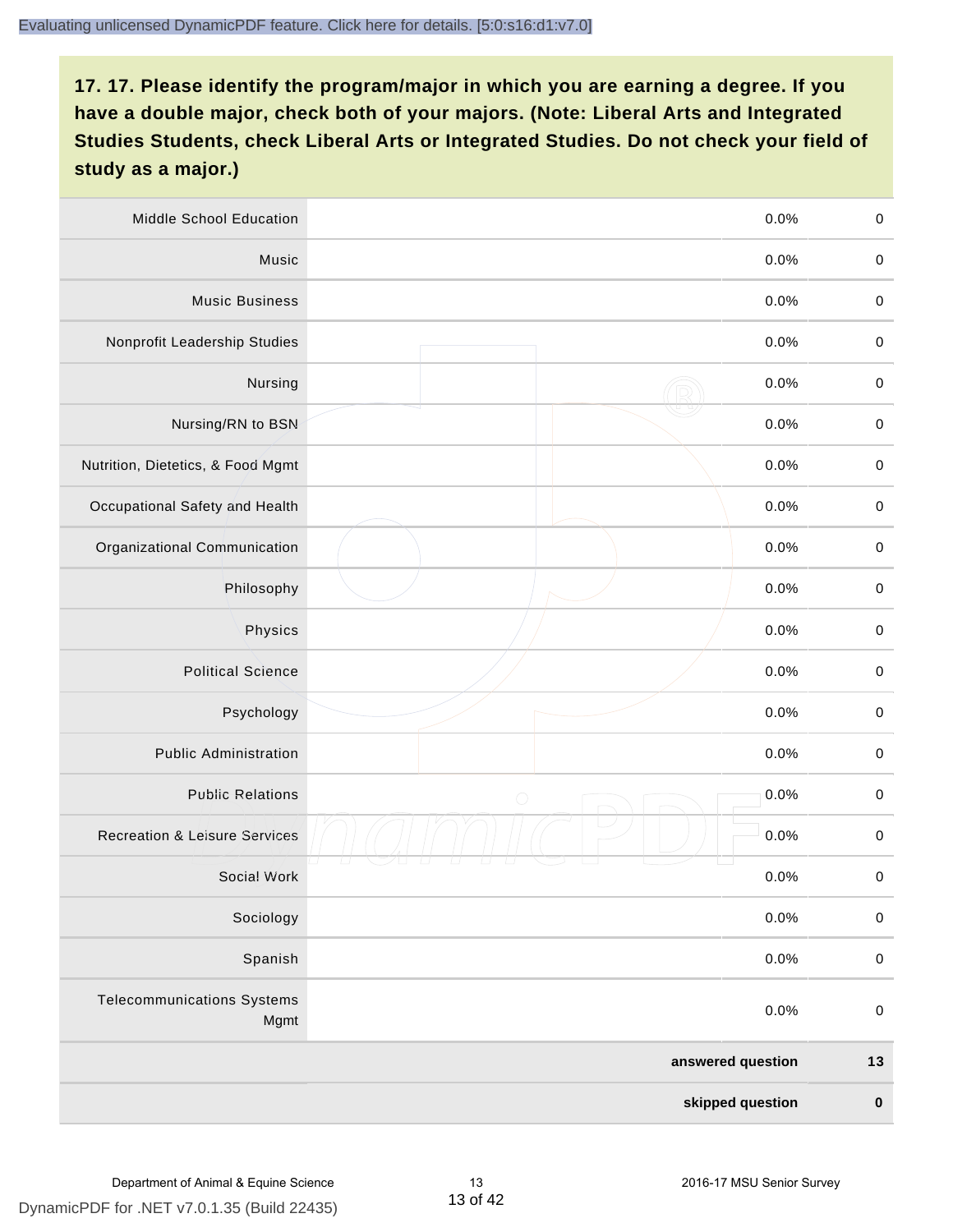| <b>Television Production</b>    | $0.0\%$           | 0  |
|---------------------------------|-------------------|----|
| Theatre                         | $0.0\%$           | 0  |
| Wildlife & Conservation Biology | $0.0\%$           | 0  |
|                                 | answered question | 13 |
|                                 | skipped question  | 0  |
|                                 | . .               |    |

#### **18. 20. What is the highest degree you eventually hope to receive?**

|                      |  | Response<br>Percent | <b>Response</b><br>Count |
|----------------------|--|---------------------|--------------------------|
| Associate            |  | 0.0%                | $\mathbf 0$              |
| <b>Baccalaureate</b> |  | 53.8%               | $\overline{7}$           |
| Graduate             |  | 30.8%               | $\overline{4}$           |
| Professional         |  | 15.4%               | $\overline{2}$           |
|                      |  | answered question   | 13                       |
|                      |  | skipped question    | $\pmb{0}$                |
|                      |  |                     |                          |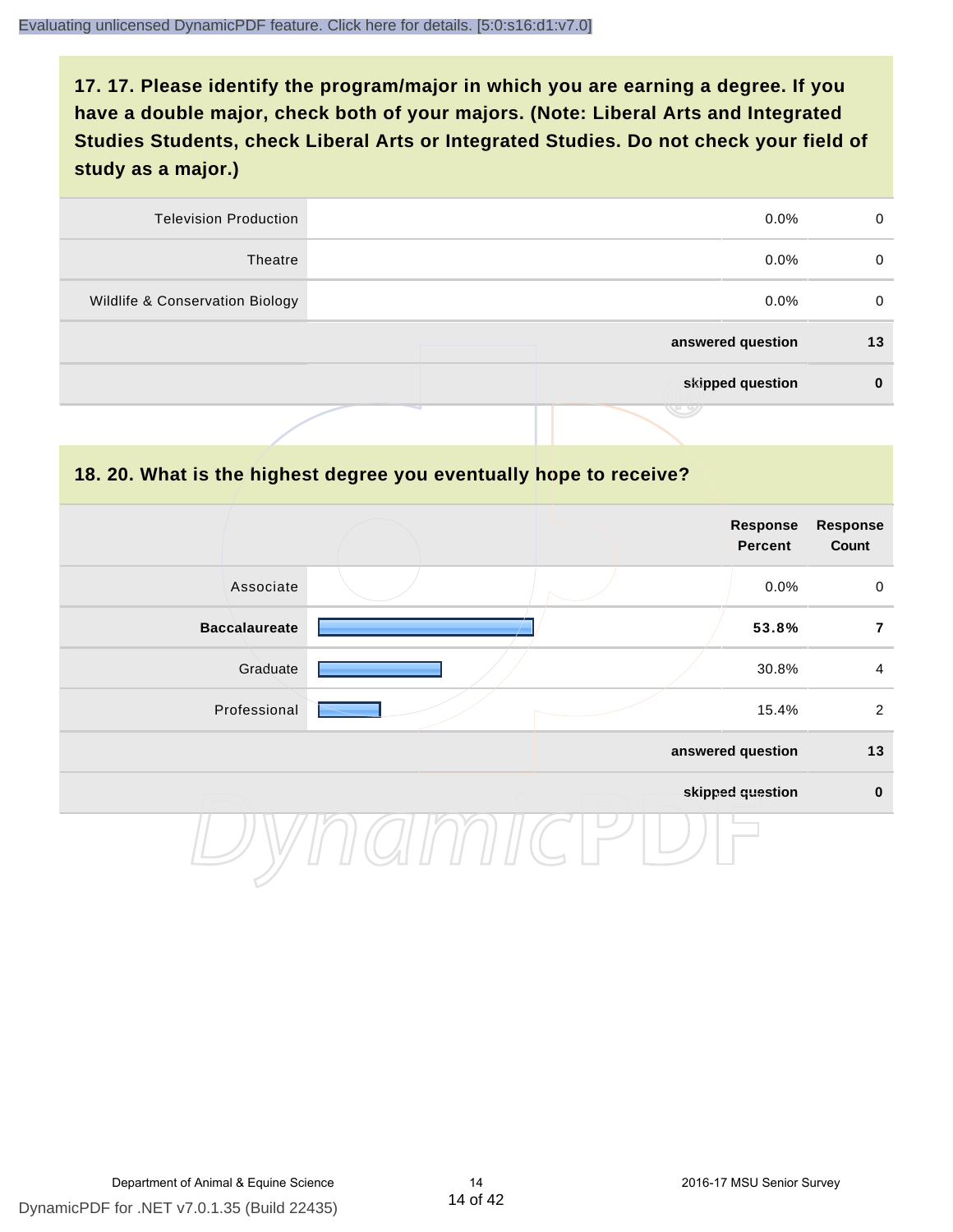# **19. 21. Which best describes your situation? Response Response Percent Count** Did not change major/area 46.2% 6 Did not initially declare major/area  $0.0\%$  0.0% 0.0% **Changed major/area 53.8% 7 answered question 13 skipped question 0** DynamicPDF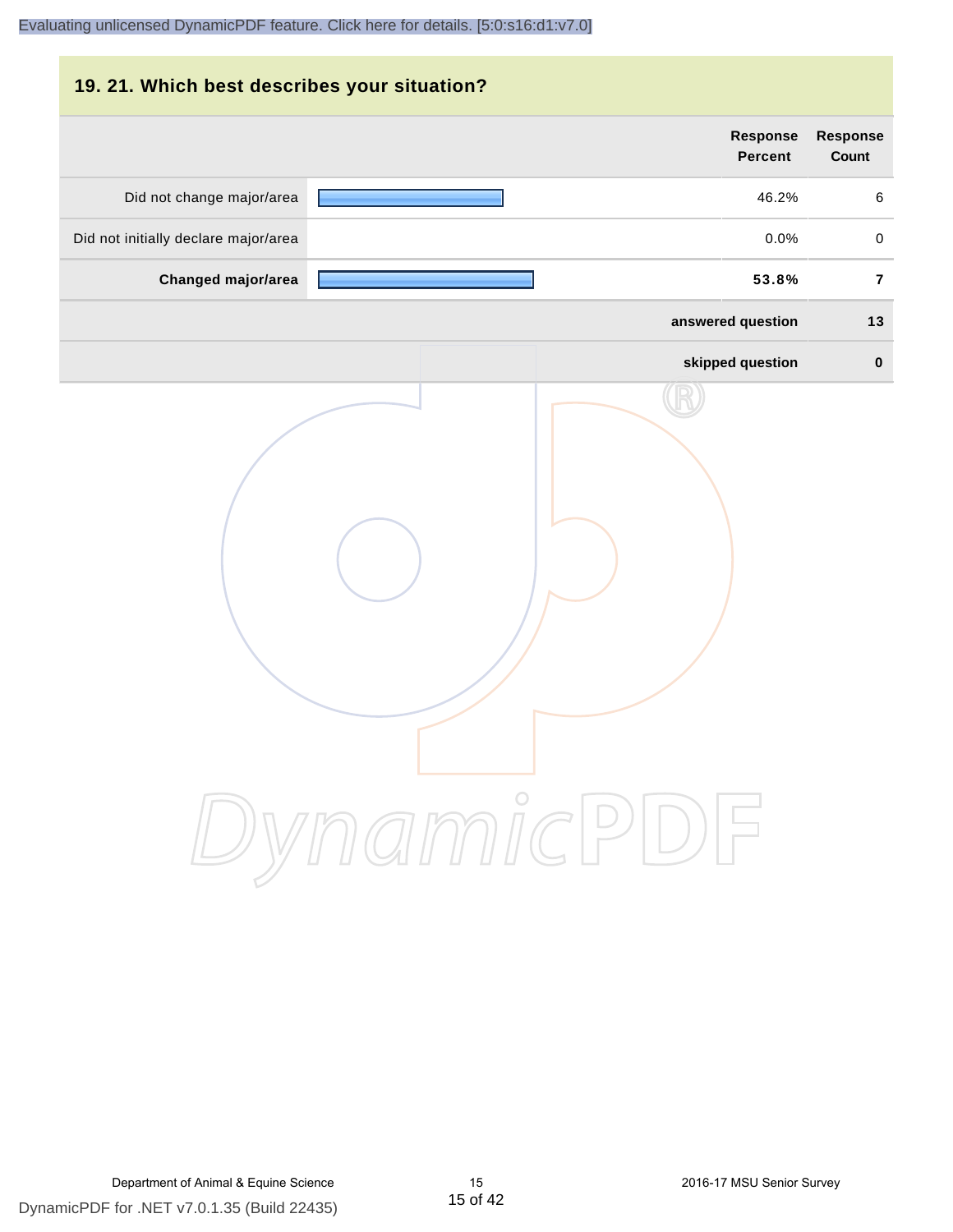# **19. 21. Which best describes your situation? answered question 13 skipped question 0**

# **20. 22. While school was in session during the past year, how many hours per week, on average, did you work for pay?**

|                    |  | Response<br><b>Percent</b> | <b>Response</b><br>Count |
|--------------------|--|----------------------------|--------------------------|
| Did not work       |  | 0.0%                       | $\mathbf 0$              |
| Worked 1-10 hrs    |  | 7.7%                       | 1                        |
| Worked 11-20 hrs   |  | 53.8%                      | $\overline{7}$           |
| Worked 21-30 hrs   |  | 15.4%                      | $\overline{2}$           |
| Worked 31-40 hrs   |  | 23.1%                      | 3                        |
| Worked over 40 hrs |  | 0.0%                       | $\mathbf 0$              |
|                    |  | answered question          | 13                       |
|                    |  | skipped question           | $\pmb{0}$                |

**21. 23. For the most part, were classes offered at times convenient to you?**

|            | Response<br>Percent | <b>Response</b><br>Count |
|------------|---------------------|--------------------------|
| <b>Yes</b> | 92.3%               | 12                       |
| No         | 7.7%                |                          |
|            | answered question   | 13                       |
|            | skipped question    | $\bf{0}$                 |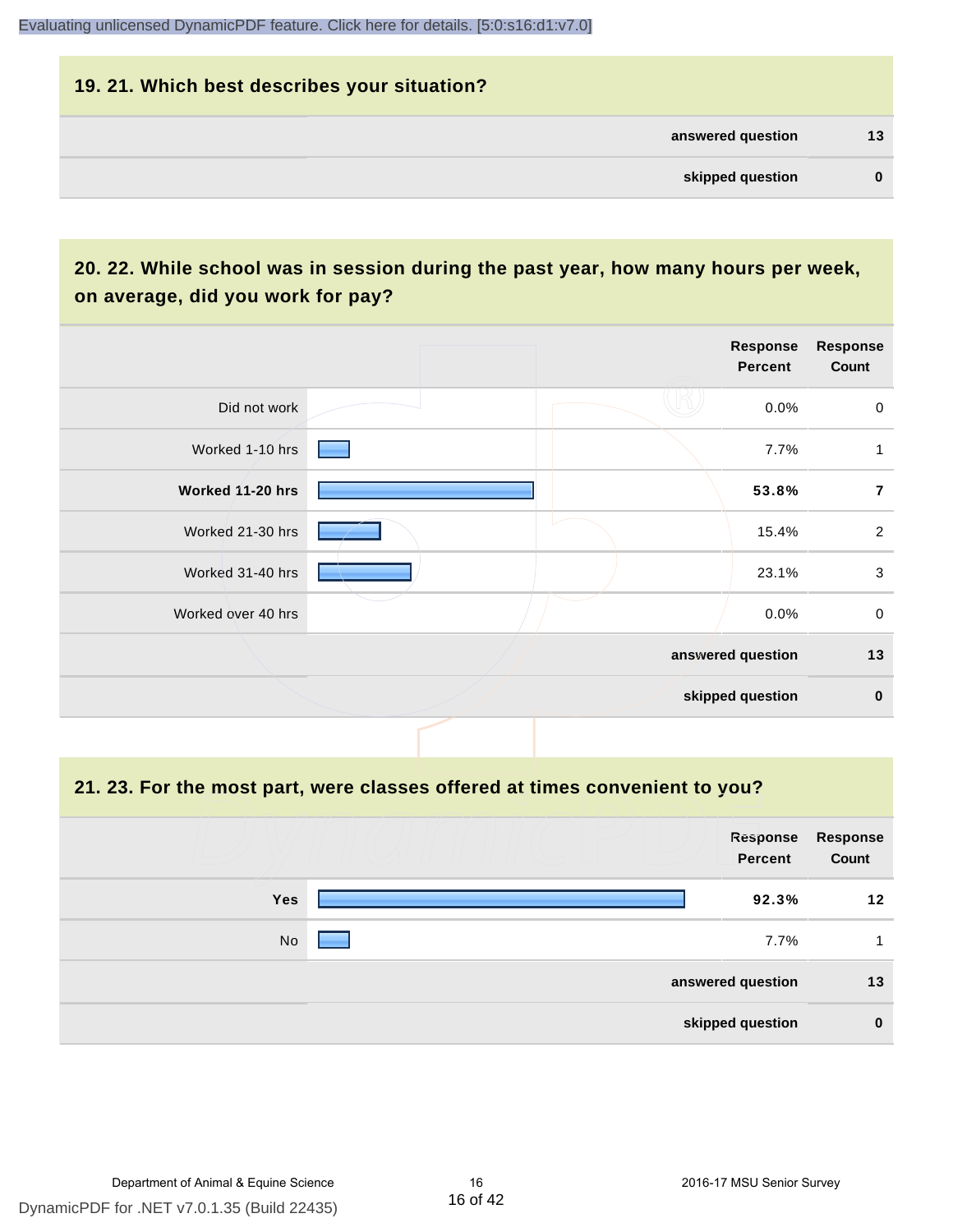#### **22. 24. What time would you have preferred?**



# **23. 25. Which best describes the location where you completed the majority of your courses?**

|                        |            | <b>Response</b><br><b>Percent</b> | <b>Response</b><br>Count |
|------------------------|------------|-----------------------------------|--------------------------|
| <b>Murray</b>          |            | 100.0%                            | 13                       |
| Paducah                |            | 0.0%                              | $\pmb{0}$                |
| Ft. Campbell           |            | 0.0%                              | $\mathbf 0$              |
| Madisonville           | $\bigcirc$ | 0.0%                              | $\mathbf 0$              |
| Hopkinsville           |            | 0.0%                              | $\pmb{0}$                |
| Henderson              |            | 0.0%                              | $\pmb{0}$                |
| Online                 |            | 0.0%                              | $\,0\,$                  |
| Other (please specify) |            | 0.0%                              | $\mathsf 0$              |
|                        |            | answered question                 | $13$                     |
|                        |            | skipped question                  | $\pmb{0}$                |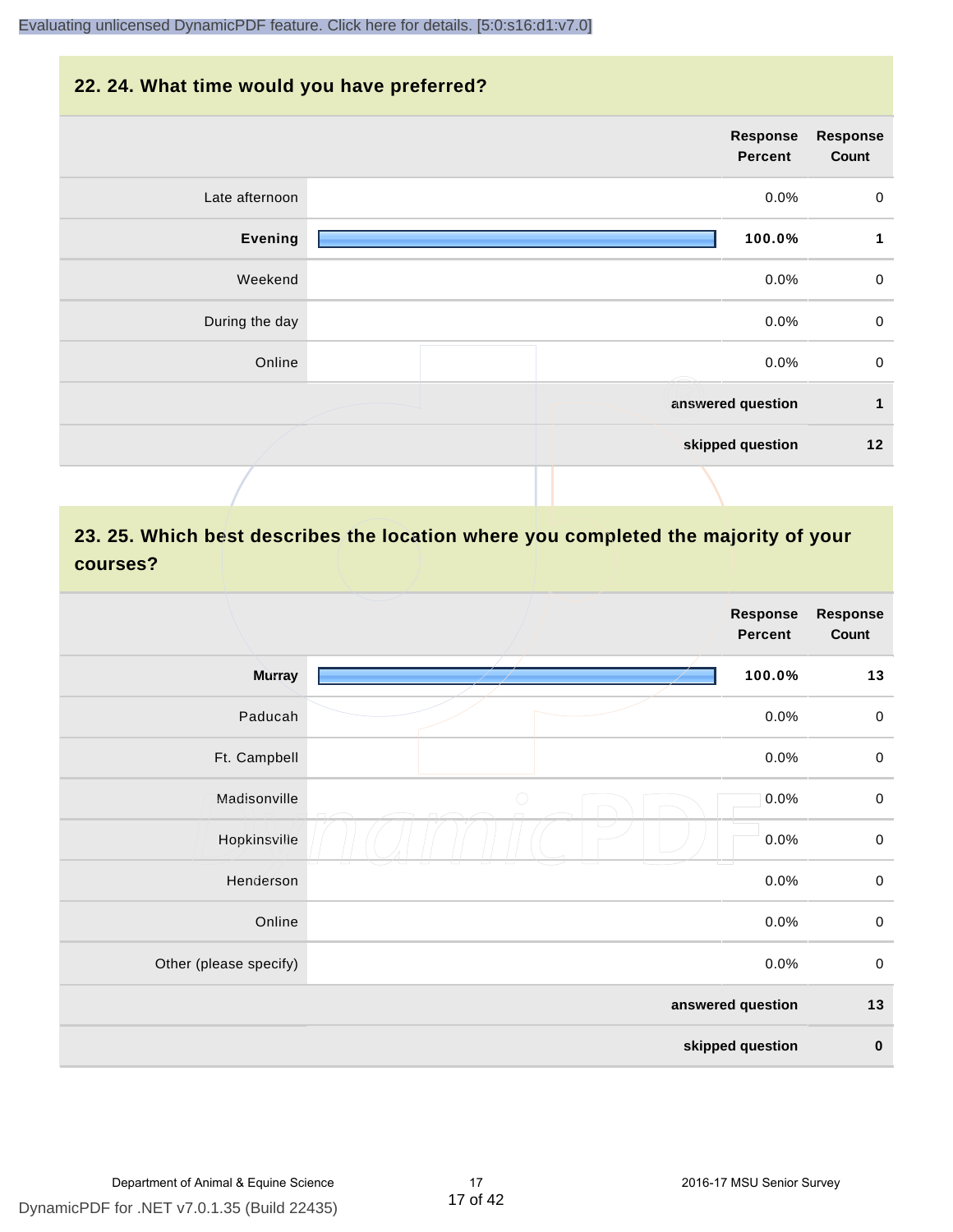#### **24. 26. Did you take any online courses while at Murray State?**

| Response<br>Count | Response<br>Percent |  |     |
|-------------------|---------------------|--|-----|
| 11                | 84.6%               |  | Yes |
| 2                 | 15.4%               |  | No  |
| 13                | answered question   |  |     |
| $\mathbf 0$       | skipped question    |  |     |
|                   |                     |  |     |

# **25. 27. Did it take you an extra semester or more to complete degree requirements at Murray State?**

| Response<br>Count | Response<br>Percent |         |     |  |
|-------------------|---------------------|---------|-----|--|
| 6                 | 46.2%               |         | Yes |  |
| $\overline{7}$    | 53.8%               |         | No  |  |
| 13                | answered question   |         |     |  |
| $\pmb{0}$         | skipped question    |         |     |  |
|                   |                     | $\circ$ |     |  |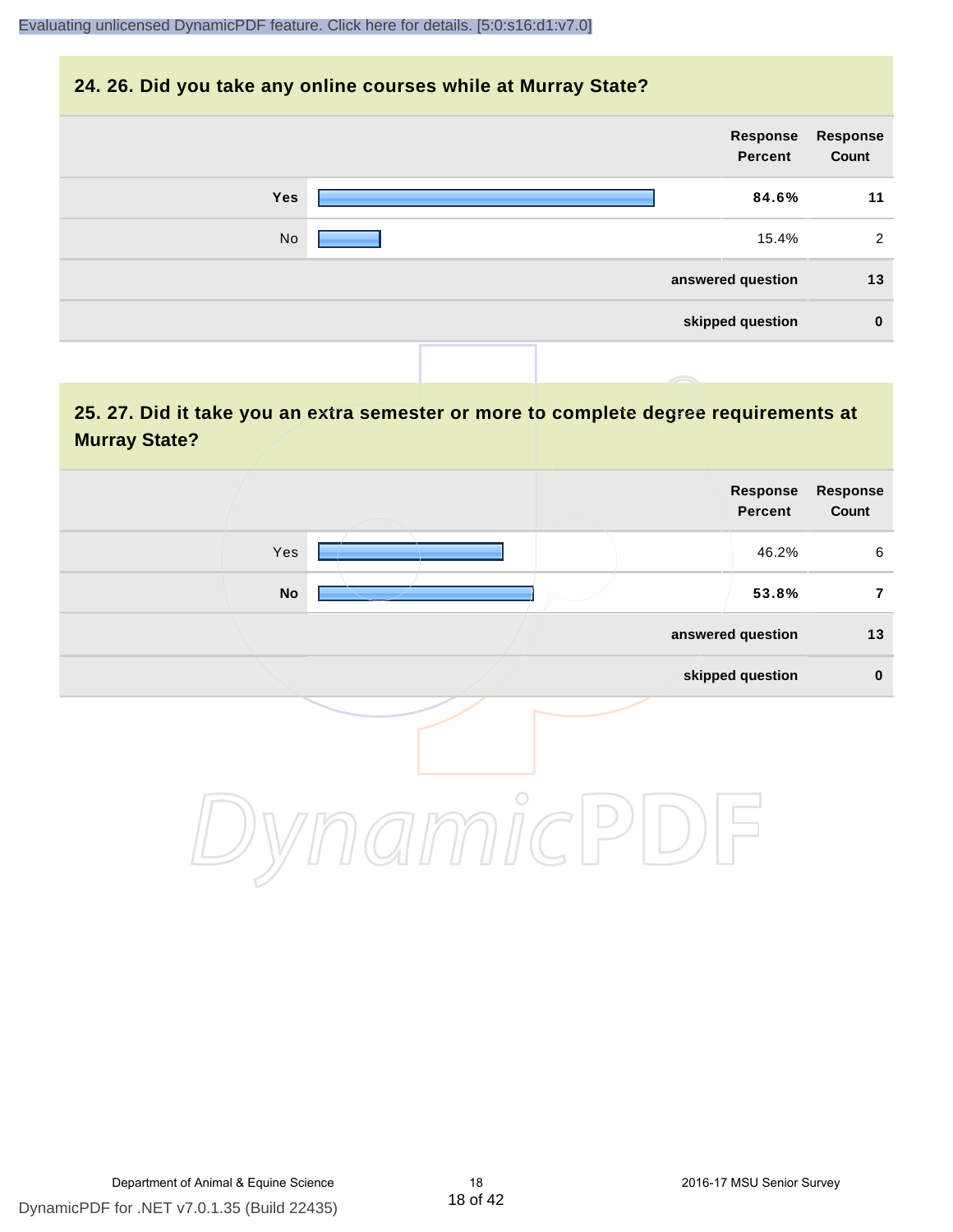#### **26. 28. Why did it take you an extra semester or more? answered question 6 skipped question 7 Response Percent Response Count** Work obligation limited my enrollment. 0.0% 0 Family obligations limited my enrollment. 0.0% 0 Tuition and other costs of attendance limited my enrollment. 16.7% 1 A decision to change majors added to my requirements. 16.7% 1 A required course or courses were not offered. 16.7% 1 Credits were lost transferring to Murray State. 16.7% 1 **Other (please specify) 33.3% 2** [Evaluating unlicensed DynamicPDF feature. Click here for details. \[5:0:s16:d1:v7.0\]](http://www.DynamicPDF.com/dplic/?d=T(EuYmIrxFe0nIre)

DynamicPDF for .NET v7.0.1.35 (Build 22435) Department of Animal & Equine Science 19 19 19 2016-17 MSU Senior Survey

DynamicPDF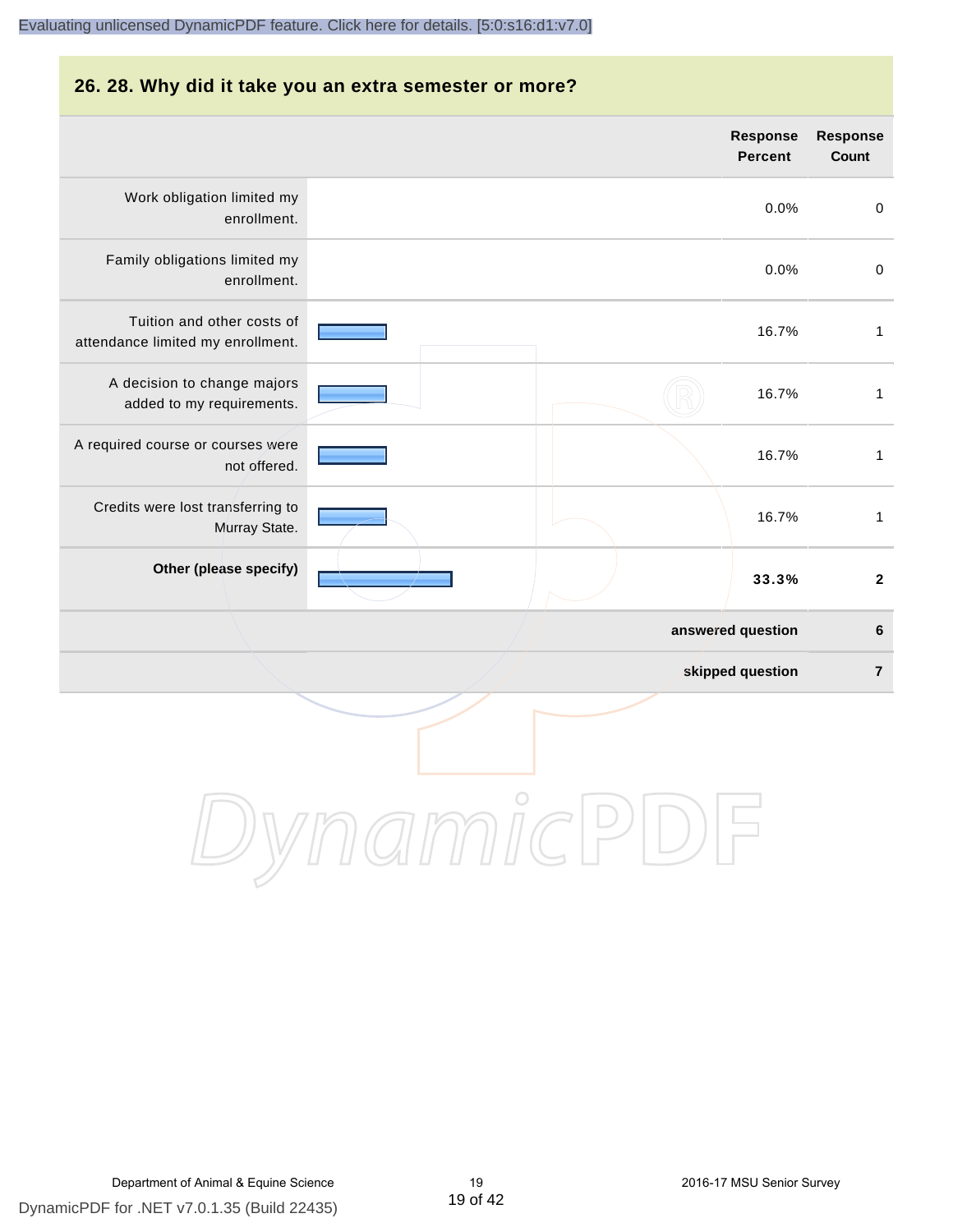| 26. 28. Why did it take you an extra semester or more? |   |
|--------------------------------------------------------|---|
| answered question                                      | 6 |
| skipped question                                       |   |

# **27. 29. Did you have trouble getting any course(s) you needed while at Murray State?**

|                                                                            |                                                      | <b>Response</b><br><b>Percent</b> | Response<br>Count       |
|----------------------------------------------------------------------------|------------------------------------------------------|-----------------------------------|-------------------------|
| Yes                                                                        |                                                      | 30.8%                             | 4                       |
| <b>No</b>                                                                  |                                                      | 69.2%                             | 9                       |
|                                                                            |                                                      | answered question                 | 13                      |
|                                                                            |                                                      | skipped question                  | $\pmb{0}$               |
|                                                                            |                                                      |                                   |                         |
|                                                                            | 28. 30. Why did you have trouble getting the course? |                                   |                         |
|                                                                            |                                                      | Response<br><b>Percent</b>        | Response<br>Count       |
| The course was not offered the<br>semester I needed it.                    |                                                      | 25.0%                             | $\mathbf{1}$            |
| The course was not offered at<br>hours convenient to my work<br>schedule.  |                                                      | 0.0%                              | $\pmb{0}$               |
| The course was not offered at<br>hours suitable for my school<br>schedule. |                                                      | 0.0%                              | $\pmb{0}$               |
| All course sections were closed.                                           |                                                      | 50.0%                             | $\mathbf{2}$            |
| I was unaware of the prerequisites<br>for the course.                      |                                                      | 25.0%                             | $\mathbf{1}$            |
|                                                                            |                                                      | answered question                 | $\overline{\mathbf{4}}$ |
|                                                                            |                                                      | skipped question                  | 9                       |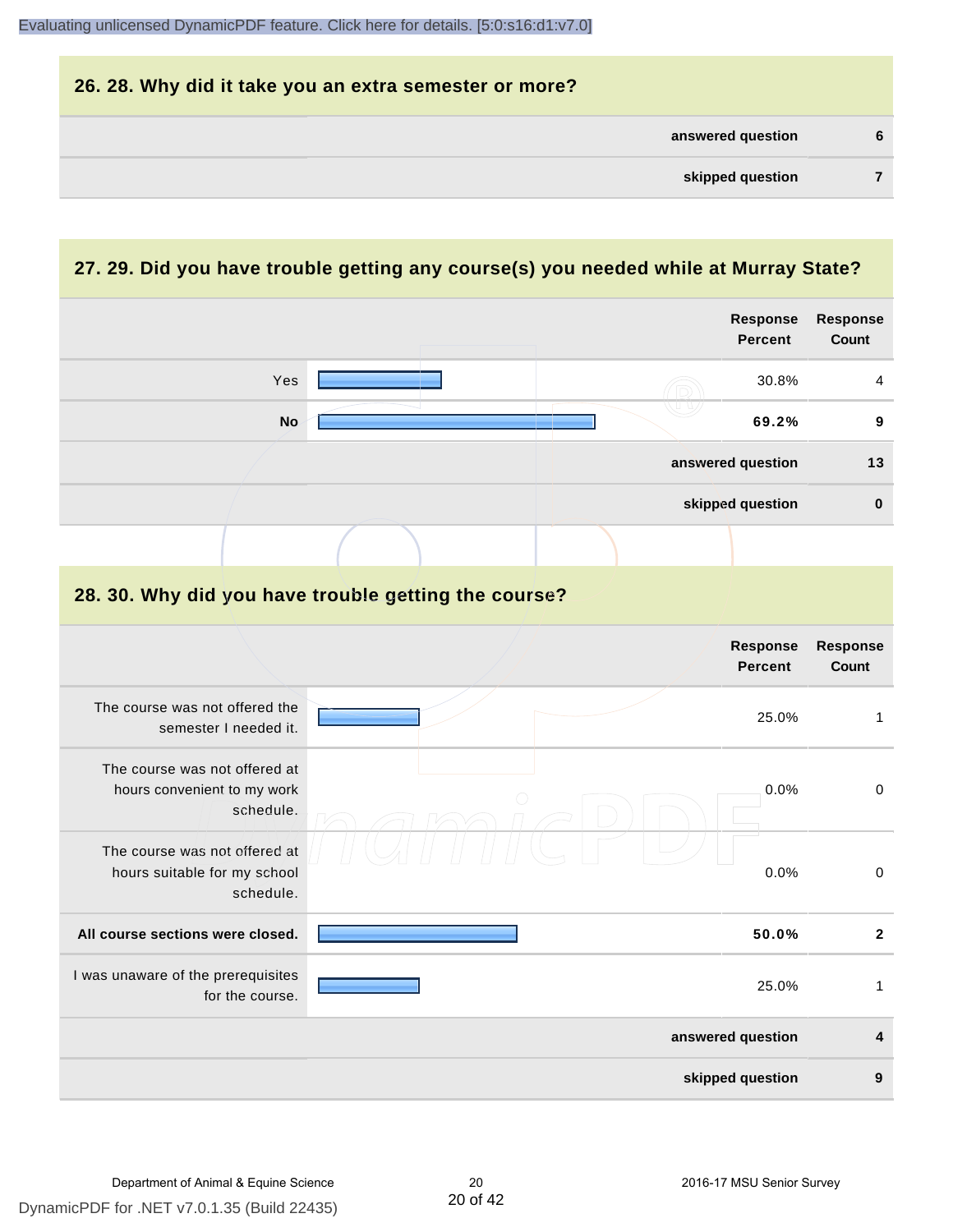# **29. 31. Which statement best describes your experience with off-campus coop/internship?**

|                                    | <b>Response</b><br><b>Percent</b> | <b>Response</b><br>Count |
|------------------------------------|-----------------------------------|--------------------------|
| Cannot judge; I did not have one.  | 69.2%                             | 9                        |
| My experience was very valuable.   | 23.1%                             | 3                        |
| My experience was valuable.        | 7.7%                              | 1                        |
| My experience was of little value. | $0.0\%$                           | $\mathbf 0$              |
| My experience was of no value.     | $0.0\%$                           | $\mathbf 0$              |
|                                    | answered question                 | 13                       |
|                                    | skipped question                  | $\bf{0}$                 |
|                                    |                                   |                          |

# **30. 32. Which statement best describes your experience with on-campus facultydirected research, scholarly, or creative project?**

|                                    | <b>Response</b><br><b>Percent</b> | <b>Response</b><br>Count |
|------------------------------------|-----------------------------------|--------------------------|
| Cannot judge; I did not have one.  | 23.1%                             | 3                        |
| My experience was very valuable.   | 53.8%                             | 7                        |
| My experience was valuable.        | 23.1%                             | 3                        |
| My experience was of little value. | 0.0%                              | $\mathbf 0$              |
| My experience was of no value.     | 0.0%                              | $\mathbf 0$              |
|                                    | answered question                 | 13                       |
|                                    | skipped question                  | $\bf{0}$                 |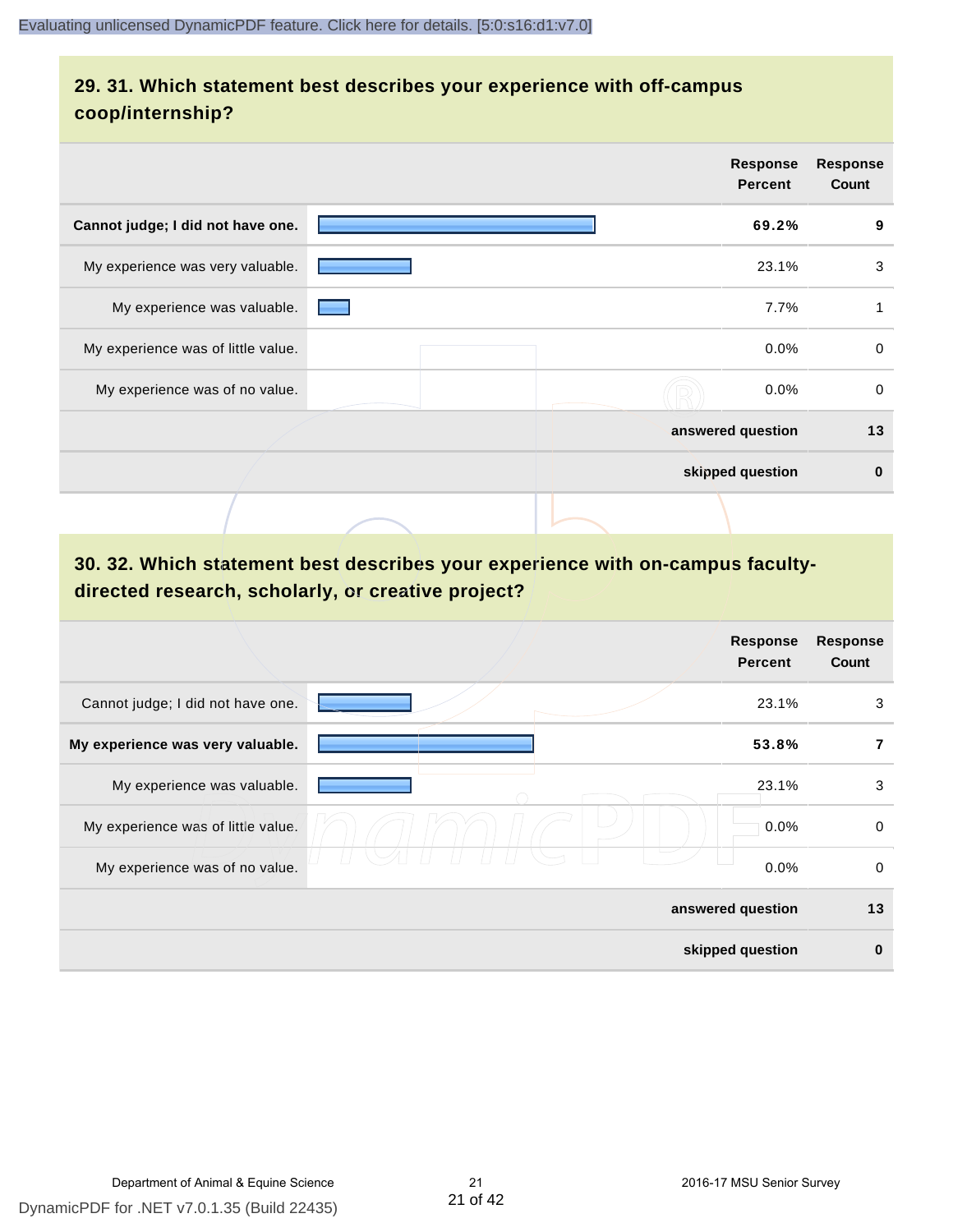# **31. 33. Which statement best describes your experience with academic advising in your major/area?**

|                                                                      | <b>Response</b><br>Percent | <b>Response</b><br>Count |
|----------------------------------------------------------------------|----------------------------|--------------------------|
| Cannot judge; I did not make use<br>of the opportunity.              | 0.0%                       | $\pmb{0}$                |
| I was satisfied with information my<br>adviser provided.             | 100.0%                     | 13                       |
| Advice was inaccurate,<br>incomplete, or misleading.                 | 0.0%                       | $\mathbf 0$              |
| My adviser was not available.                                        | 0.0%                       | $\pmb{0}$                |
|                                                                      | answered question          | $13$                     |
|                                                                      | skipped question           | $\mathbf 0$              |
| $\bigcirc$<br>$\mathcal{I}\text{mmIC}$<br>$(\quad)$<br>$\frac{1}{2}$ |                            |                          |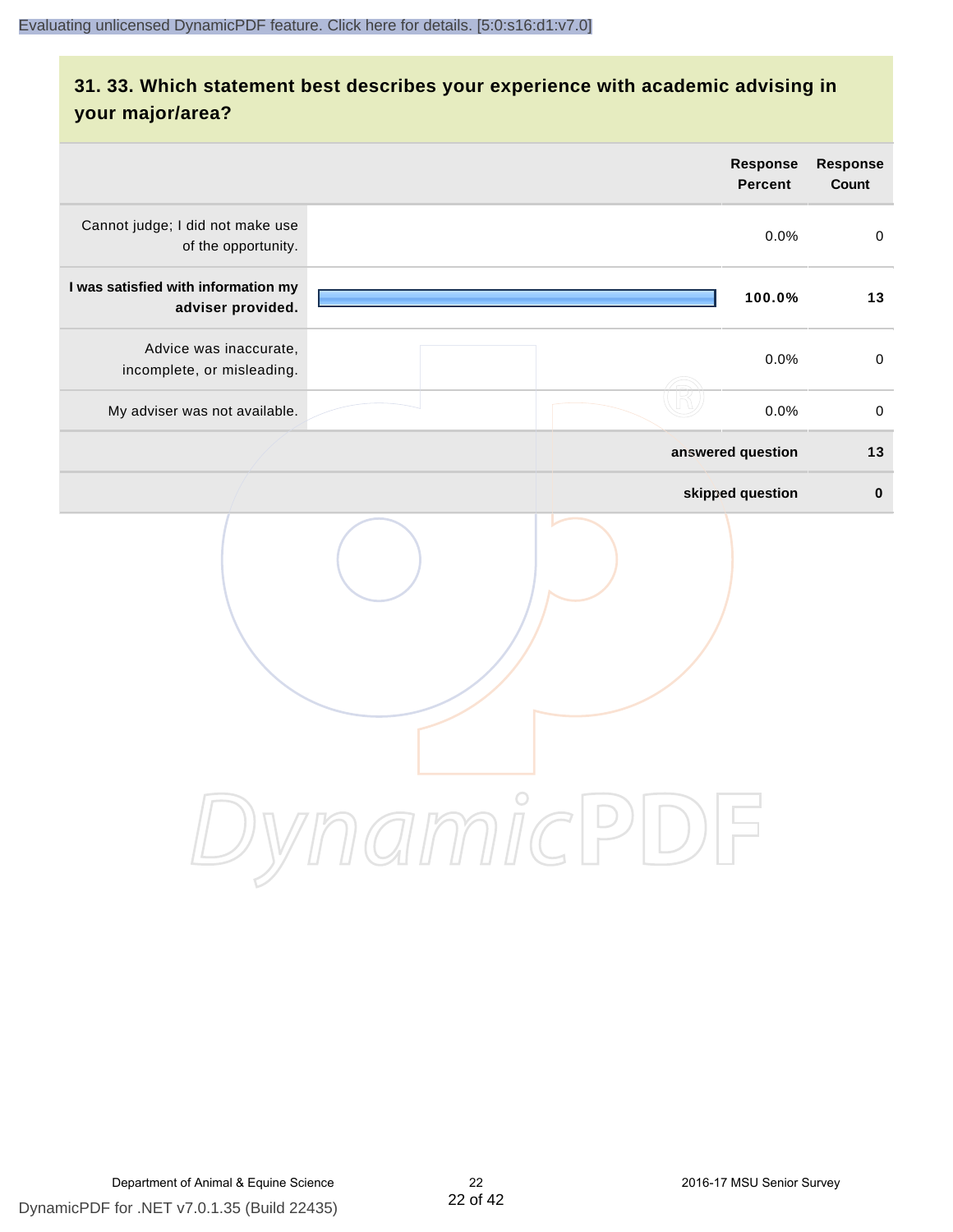# **31. 33. Which statement best describes your experience with academic advising in your major/area?**

| answered question | 13       |
|-------------------|----------|
| skipped question  | $\bf{0}$ |

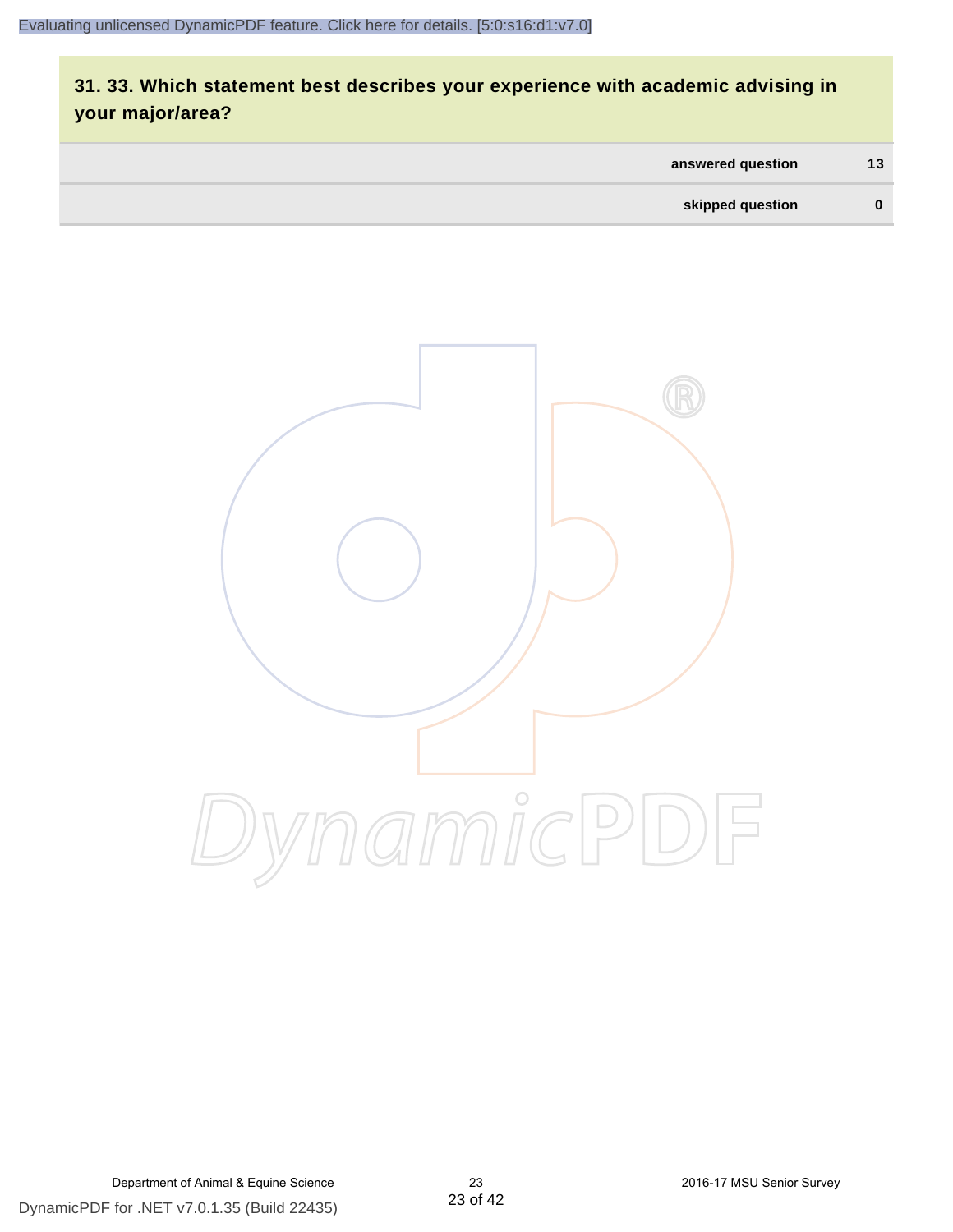# **32. Questions 34-48 For each of these items, indicate the extent to which you were satisfied.**

|                                                                                                                                                       | <b>Very</b><br>satisfied | <b>Satisfied</b> | <b>Dissatisfied</b> | <b>Very</b><br>dissatisfied | Rating<br>Average | Rating<br>Count |  |  |
|-------------------------------------------------------------------------------------------------------------------------------------------------------|--------------------------|------------------|---------------------|-----------------------------|-------------------|-----------------|--|--|
| 34. Class size relative to type of<br>course                                                                                                          | $61.5\%$ (8)             | 38.5% (5)        | $0.0\%$ (0)         | $0.0\%$ (0)                 | 3.62              | 13              |  |  |
| 35. Out-of-class availability of<br>faculty                                                                                                           | 46.2% (6)                | 53.8% (7)        | $0.0\%$ (0)         | $0.0\%$ (0)                 | 3.46              | 13              |  |  |
| 36. Effectiveness of your high<br>school preparation for college work                                                                                 | $23.1\%$ (3)             | $61.5\%$ (8)     | $7.7\%$ (1)         | $7.7\%$ (1)                 | 3.00              | 13              |  |  |
| 37. Fairness of faculty in their<br>treatment of individual students                                                                                  | 46.2% (6)                | 53.8% (7)        | $0.0\%$ (0)         | $0.0\%$ (0)                 | 3.46              | 13              |  |  |
| 38. Overall quality of instruction at<br><b>Murray State</b>                                                                                          | $30.8\%$ (4)             | 69.2% (9)        | $0.0\%$ (0)         | $0.0\%$ (0)                 | 3.31              | 13              |  |  |
| 39. Quality of instruction in<br><b>University Studies (General</b><br>Education) courses                                                             | $23.1\%$ (3)             | 69.2% (9)        | $7.7\%$ (1)         | $0.0\%$ (0)                 | 3.15              | 13              |  |  |
| 40. Quality of instruction in your<br>major                                                                                                           | 53.8% (7)                | 46.2% (6)        | $0.0\%$ (0)         | $0.0\%$ (0)                 | 3.54              | 13              |  |  |
| 41. Clarity of program objectives in<br>your major                                                                                                    | 38.5% (5)                | $61.5\%$ (8)     | $0.0\%$ (0)         | $0.0\%$ (0)                 | 3.38              | 13              |  |  |
| 42. Intellectual challenge of the<br>academic program                                                                                                 | $23.1\%$ (3)             | 76.9% (10)       | $0.0\%$ (0)         | $0.0\%$ (0)                 | 3.23              | 13              |  |  |
| 43. Encouragement and<br>information from your major<br>department for employment after<br>graduation                                                 | $38.5\%$ (5)             | $53.8\%$ (7)     | 7.7%(1)             | $0.0\%$ (0)                 | 3.31              | 13              |  |  |
| 44. Availability of opportunities to<br>engage in a faculty-mentored<br>research, scholarly, or creative<br>project in your area of<br>study/interest | $50.0\%$ (6)             | 50.0% (6)        | $0.0\%$ (0)         | $0.0\%$ (0)                 | 3.50              | 12              |  |  |
| 45. Library hours                                                                                                                                     | $61.5\%$ (8)             | 23.1% (3)        | $15.4\%$ (2)        | $0.0\%$ (0)                 | 3.46              | 13              |  |  |
| answered question                                                                                                                                     |                          |                  |                     |                             |                   |                 |  |  |
| skipped question                                                                                                                                      |                          |                  |                     |                             |                   |                 |  |  |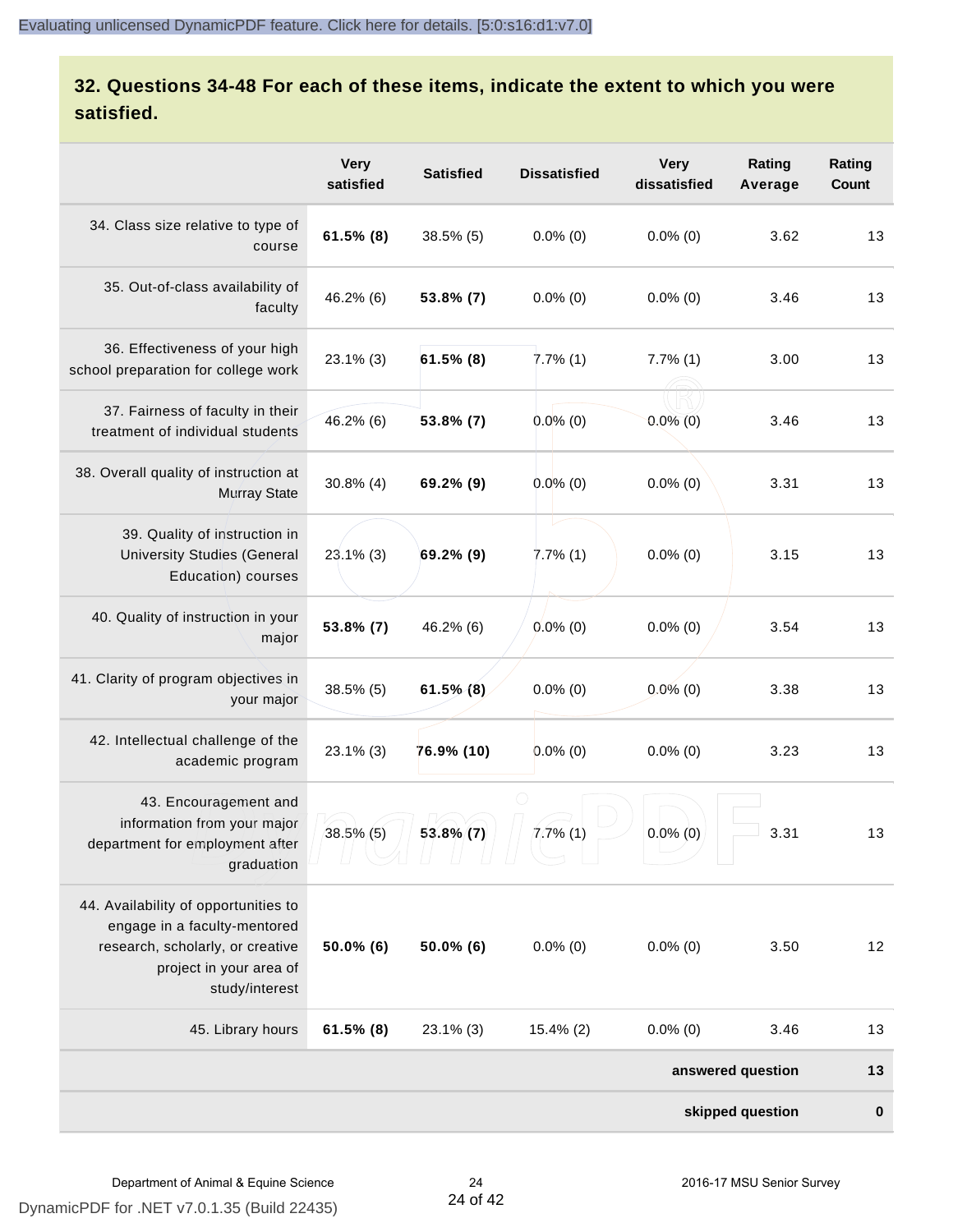#### **32. Questions 34-48 For each of these items, indicate the extent to which you were satisfied.**

| 46 Effectiveness of library<br>personnel in meeting your<br>information needs                                                | $58.3\%$ (7) | $33.3\%$ (4) | $8.3\%$ (1) | $0.0\%$ (0)       | 3.50     | $12 \overline{ }$ |
|------------------------------------------------------------------------------------------------------------------------------|--------------|--------------|-------------|-------------------|----------|-------------------|
| 47. Access to on-hand or<br>electronic library resources                                                                     | $53.8\%$ (7) | $46.2\%$ (6) | $0.0\%$ (0) | $0.0\%$ (0)       | 3.54     | 13                |
| 48. Computer, individual and group<br>work spaces available within<br>University Libraries (Waterfield,<br>Pogue and Overby) | $50.0\%$ (6) | $41.7\%$ (5) | $8.3\%$ (1) | $0.0\%$ (0)       | 3.42     | $12 \overline{ }$ |
|                                                                                                                              |              |              |             | answered question | 13       |                   |
|                                                                                                                              |              |              |             | skipped question  | $\bf{0}$ |                   |
|                                                                                                                              |              |              |             |                   |          |                   |

**33. Questions 49-55 University Studies is designed to offer you a broad base of skills and knowledge and to prepare you for upper division study. Please indicate how effective University Studies at Murray State was in helping you achieve these goals.**

|                                                                            | <b>Very</b><br>effective | <b>Effective</b> | <b>Ineffective</b> | <b>Very</b><br>ineffective | Rating<br>Average | Rating<br>Count |
|----------------------------------------------------------------------------|--------------------------|------------------|--------------------|----------------------------|-------------------|-----------------|
| 49. Writing skills                                                         | $33.3\%$ (4)             | $66.7\%$ (8)     | $0.0\%$ (0)        | $0.0\%$ (0)                | 3.33              | 12              |
| 50. Speaking skills                                                        | $33.3\%$ (4)             | 66.7% (8)        | $0.0\%$ (0)        | $0.0\%$ (0)                | 3.33              | 12              |
| 51. Critical thinking skills                                               | $33.3\%$ (4)             | 66.7% (8)        | $0.0\%$ (0)        | $0.0\%$ (0)                | 3.33              | 12              |
| 52. Technology skills/computer<br>skills                                   | 45.5% (5)                | 54.5% (6)        | $0.0\%$ (0)        | $0.0\%$ (0)                | 3.45              | 11              |
| 53. General knowledge in the<br>liberal arts and sciences                  | $33.3\%$ (4)             | 66.7% (8)        | $0.0\%$ (0)        | $0.0\%$ (0)                | 3.33              | 12              |
| 54. International perspectives                                             | $33.3\%$ (4)             | 41.7% (5)        | $16.7\%$ (2)       | $8.3\%$ (1)                | 3.00              | 12              |
| 55. Stimulation of interest in areas<br>outside your chosen field of study | $33.3\%$ (4)             | 58.3% (7)        | $8.3\%$ (1)        | $0.0\%$ (0)                | 3.25              | 12              |
|                                                                            |                          |                  |                    |                            | answered question | 12              |
| skipped question                                                           |                          |                  |                    |                            |                   |                 |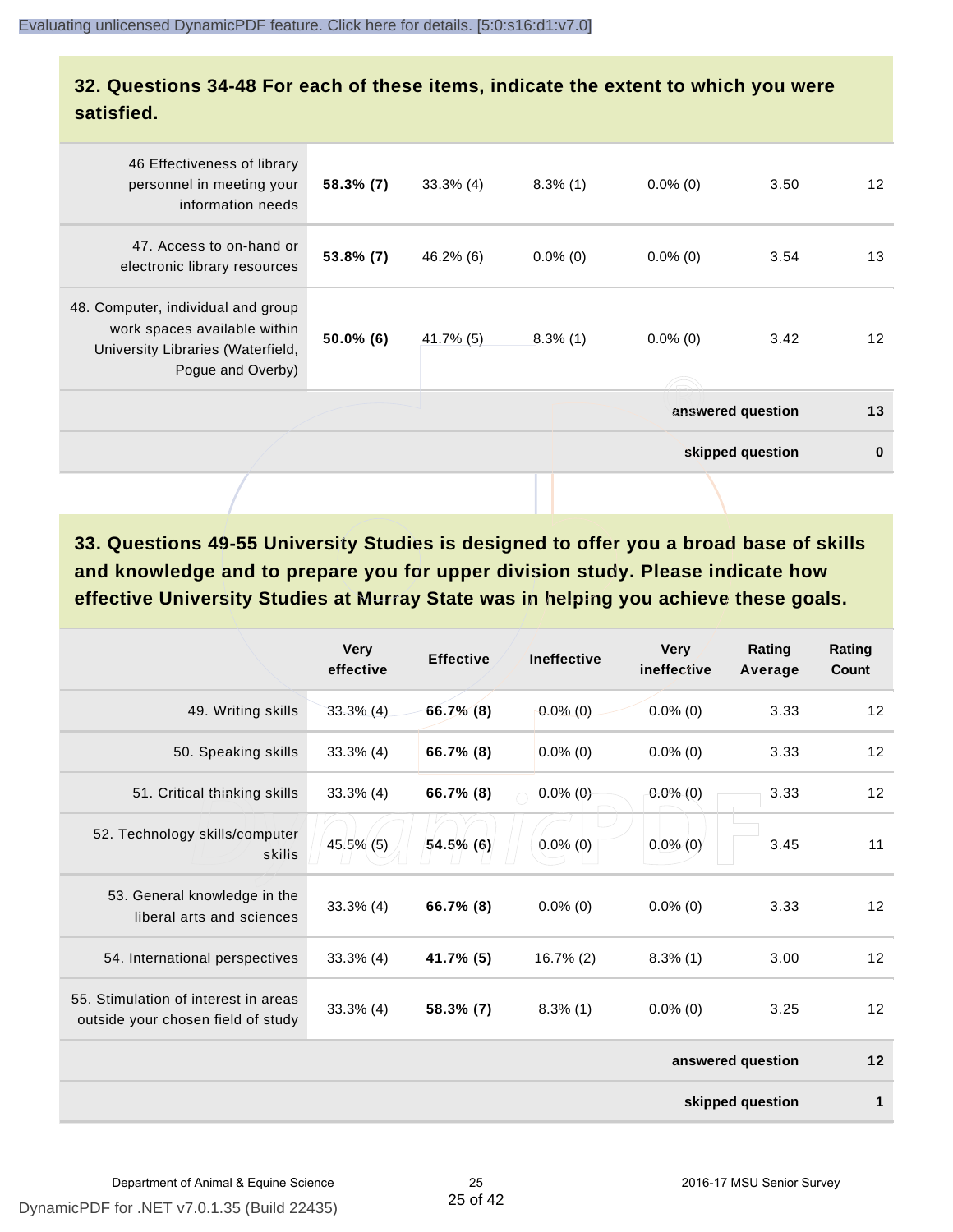**34. Questions 56-89For each of these services, activities or programs that you used, please indicate the extent to which you were satisfied that they met your needs. For those that you did not use, mark the "Did Not Use" option.**

|                                                                                    | <b>Very</b><br>satisfied | <b>Satisfied</b> | <b>Dissatisfied</b> | <b>Very</b><br>dissatisfied | <b>Did</b><br><b>Not</b><br><b>Use</b> | Rating<br>Average | Rating<br>Count |
|------------------------------------------------------------------------------------|--------------------------|------------------|---------------------|-----------------------------|----------------------------------------|-------------------|-----------------|
| 56. African-American/Multicultural<br><b>Student Services</b>                      | $0.0\%$ (0)              | $7.7\%$ (1)      | $0.0\%$ (0)         | $0.0\%$ (0)                 | 92.3%<br>(12)                          | 3.00              | 13              |
| 57. Blackboard/Canvas                                                              | 38.5%<br>(5)             | 53.8%<br>(7)     | $7.7\%$ (1)         | $0.0\%$ (0)                 | 0.0%<br>(0)                            | 3.31              | 13              |
| 58. Career Services Office                                                         | 15.4%<br>(2)             | 46.2%<br>(6)     | $0.0\%$ (0)         | $0.0\%$ (0)                 | 38.5%<br>(5)                           | 3.25              | 13              |
| 59. Cultural programming and<br>activities                                         | $7.7\%$ (1)              | $15.4\%$ (2)     | $0.0\%$ (0)         | $0.0\%$ (0)                 | 76.9%<br>(10)                          | 3.33              | 13              |
| 60. Degree audit (MAP report)                                                      | 46.2%<br>(6)             | 46.2%<br>(6)     | $0.0\%$ (0)         | $0.0\%$ (0)                 | 7.7%<br>(1)                            | 3.50              | 13              |
| 61. Financial Aid Office customer<br>service                                       | 15.4%<br>(2)             | 53.8%<br>(7)     | $7.7\%$ (1)         | $0.0\%$ (0)                 | 23.1%<br>(3)                           | 3.10              | 13              |
| 62. Dining Services                                                                | 23.1%<br>(3)             | 69.2%<br>(9)     | $0.0\%$ (0)         | $0.0\%$ (0)                 | 7.7%<br>(1)                            | 3.25              | 13              |
| 63. Graduation Office                                                              | 23.1%<br>(3)             | 53.8%<br>(7)     | $0.0\%$ (0)         | $0.0\%$ (0)                 | 23.1%<br>(3)                           | 3.30              | 13              |
| 64. Greek life and activities                                                      | $0.0\%$ (0)              | $7.7\%$ (1)      | $0.0\%$ (0)         | $7.7\%$ (1)                 | 84.6%<br>(11)                          | 2.00              | 13              |
| 65. Health Services                                                                | 33.3%<br>(4)             | 50.0%<br>(6)     | $0.0\%$ (0)         | $0.0\%$ (0)                 | 16.7%<br>(2)                           | 3.40              | 12              |
| 66. Honor Societies/Departmental<br><b>Clubs/Special Interest</b><br>Organizations | 15.4%<br>(2)             | $30.8\%$ (4)     | $0.0\%$ (0)         | $0.0\%$ (0)                 | 53.8%<br>(7)                           | 3.33              | 13              |
| 67. International programs and<br>activities                                       | $7.7\%$ $(1)$            | $15.4\%$ (2)     | $0.0\%$ (0)         | $0.0\%$ (0)                 | 76.9%<br>(10)                          | 3.33              | 13              |
|                                                                                    |                          |                  |                     |                             |                                        | answered question | 13              |
|                                                                                    |                          |                  |                     |                             |                                        | skipped question  | $\bf{0}$        |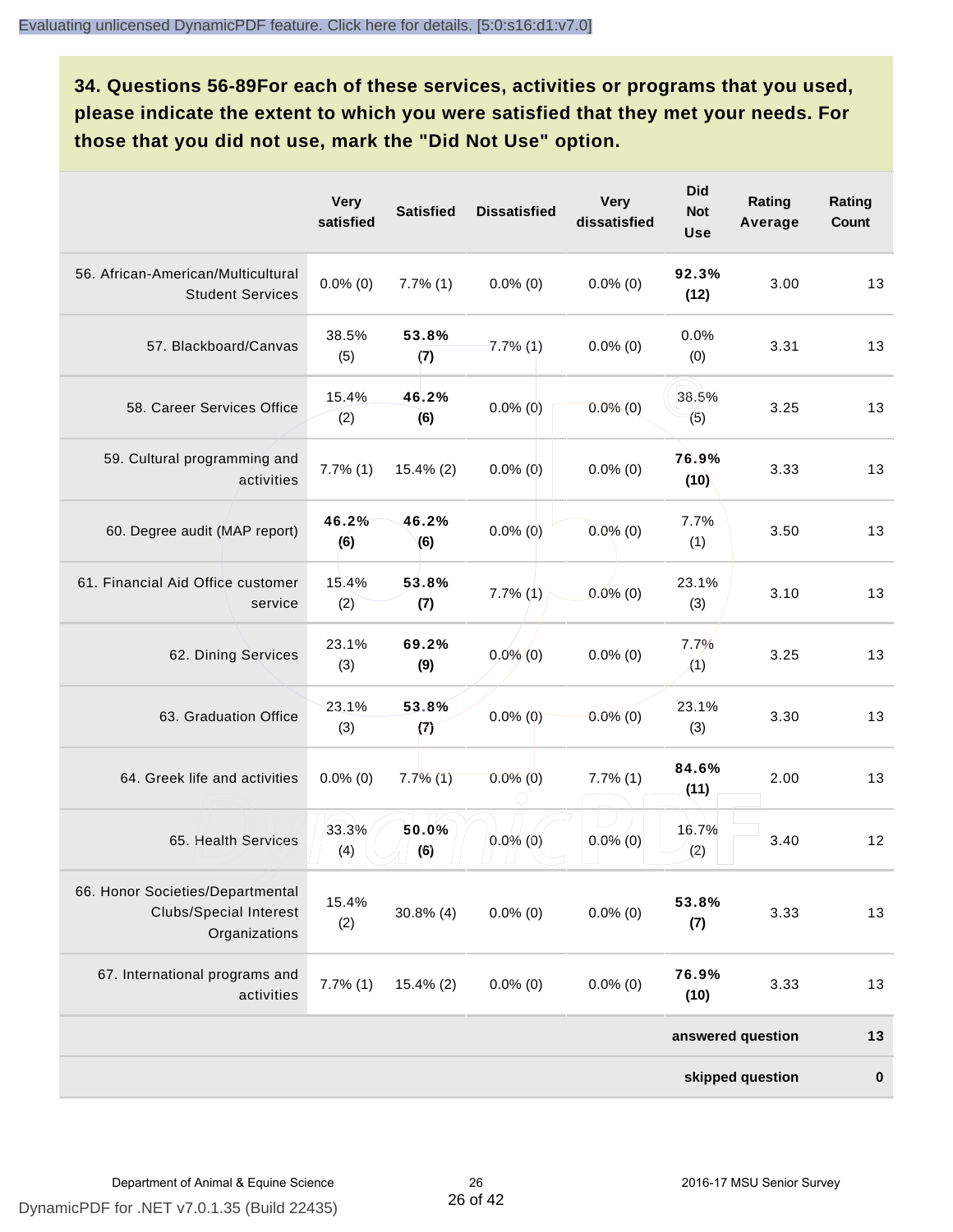**34. Questions 56-89For each of these services, activities or programs that you used, please indicate the extent to which you were satisfied that they met your needs. For those that you did not use, mark the "Did Not Use" option.**

| 68. International student support<br>services                    | $0.0\%$ (0)   | $7.7\%$ $(1)$ | $0.0\%$ (0)   | $0.0\%$ (0) | 92.3%<br>(12)     | 3.00 | 13        |
|------------------------------------------------------------------|---------------|---------------|---------------|-------------|-------------------|------|-----------|
| 69. Internet and wireless access<br>for study and research needs | 38.5%<br>(5)  | 61.5%<br>(8)  | $0.0\%$ (0)   | $0.0\%$ (0) | 0.0%<br>(0)       | 3.38 | 13        |
| 70. Intramural Sports and<br>Recreation                          | $7.7\%$ $(1)$ | $23.1\%$ (3)  | $0.0\%$ (0)   | $0.0\%$ (0) | 69.2%<br>(9)      | 3.25 | 13        |
| 71. LGBT programs                                                | $0.0\%$ (0)   | $7.7\%$ (1)   | $0.0\%$ (0)   | $0.0\%$ (0) | 92.3%<br>(12)     | 3.00 | 13        |
| 72. Lowry Center/Developmental<br>courses and tutoring           | 15.4%<br>(2)  | 15.4% (2)     | $7.7\%$ $(1)$ | $0.0\%$ (0) | 61.5%<br>(8)      | 3.20 | 13        |
| 73. Library                                                      | 38.5%<br>(5)  | 53.8%<br>(7)  | $7.7\%$ $(1)$ | $0.0\%$ (0) | 0.0%<br>(0)       | 3.31 | 13        |
| 74. MSU web site                                                 | 38.5%<br>(5)  | 53.8%<br>(7)  | $7.7\%$ $(1)$ | $0.0\%$ (0) | 0.0%<br>(0)       | 3.31 | 13        |
| 75. NCAA Sports                                                  | $7.7\%$ $(1)$ | $7.7\%$ $(1)$ | $7.7\%$ $(1)$ | $0.0\%$ (0) | 76.9%<br>(10)     | 3.00 | 13        |
| 76. Online courses that are not<br><b>Blackboard or Canvas</b>   | 15.4%<br>(2)  | $15.4\%$ (2)  | $7.7\%$ (1)   | $0.0\%$ (0) | 61.5%<br>(8)      | 3.20 | 13        |
| 77. Public Safety/Security<br><b>Services</b>                    | 30.8%<br>(4)  | 38.5%<br>(5)  | $7.7\%$ $(1)$ | $0.0\%$ (0) | 23.1%<br>(3)      | 3.30 | 13        |
| 78. Registration through myGate                                  | 46.2%<br>(6)  | 46.2%<br>(6)  | $7.7\%$ (1)   | $0.0\%$ (0) | 0.0%<br>(0)       | 3.38 | 13        |
| 79. Residential College<br>programming and activities            | 23.1%<br>(3)  | $30.8\%$ (4)  | $0.0\%$ (0)   | 7.7%(1)     | 38.5%<br>(5)      | 3.13 | 13        |
| 80. Scholarships/grants/student<br>employment                    | 15.4%<br>(2)  | 61.5%<br>(8)  | $7.7\%$ $(1)$ | $0.0\%$ (0) | 15.4%<br>(2)      | 3.09 | 13        |
| 81. Services for non-traditional<br>students                     | $0.0\%$ (0)   | $15.4\%$ (2)  | $7.7\%$ (1)   | $0.0\%$ (0) | 76.9%<br>(10)     | 2.67 | 13        |
|                                                                  |               |               |               |             | answered question |      | 13        |
|                                                                  |               |               |               |             | skipped question  |      | $\pmb{0}$ |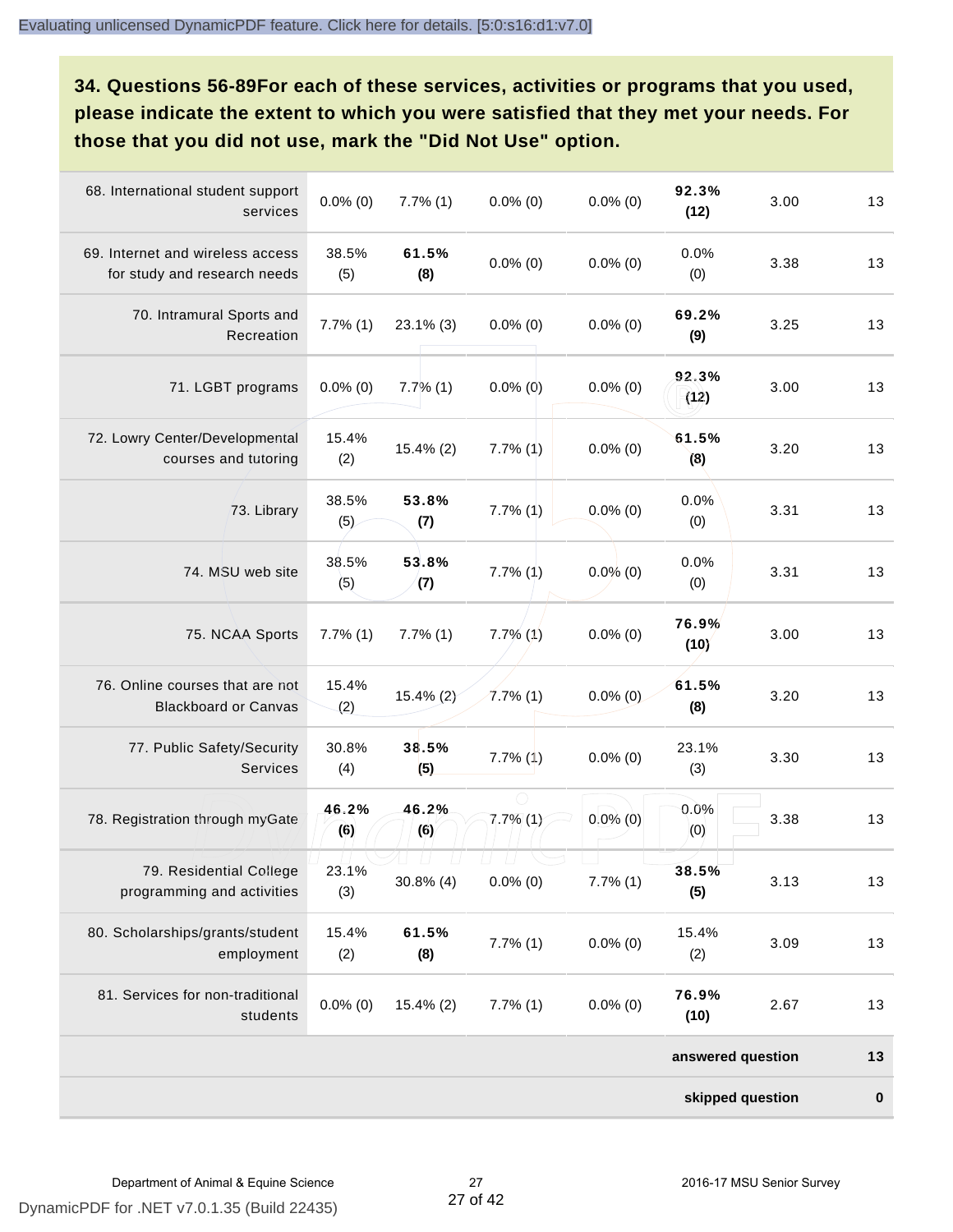**34. Questions 56-89For each of these services, activities or programs that you used, please indicate the extent to which you were satisfied that they met your needs. For those that you did not use, mark the "Did Not Use" option.**

| 82. Student Disability Services<br>(SDS) | $7.7\%$ (1)  | $0.0\%$ (0)  | $0.0\%$ (0)   | $7.7\%$ (1) | 84.6%<br>(11)     | 2.50 | 13 |
|------------------------------------------|--------------|--------------|---------------|-------------|-------------------|------|----|
| 83. Transcript requests                  | $7.7\%$ (1)  | $38.5\%$ (5) | $7.7\%$ $(1)$ | $0.0\%$ (0) | 46.2%<br>(6)      | 3.00 | 13 |
| 84. Student Support Services<br>(SSS)    | 15.4%<br>(2) | $7.7\%$ (1)  | $0.0\%$ (0)   | $0.0\%$ (0) | 76.9%<br>(10)     | 3.67 | 13 |
| 85. Transfer Center                      | 15.4%<br>(2) | $7.7\%$ (1)  | $7.7\%$ $(1)$ | $0.0\%$ (0) | 69.2%<br>(9)      | 3.25 | 13 |
| 86. University Counseling Services       | 15.4%<br>(2) | $0.0\%$ (0)  | $0.0\%$ (0)   | $7.7\%$ (1) | 76.9%<br>(10)     | 3.00 | 13 |
| 87. Veteran Services                     | $7.7\%$ (1)  | $0.0\%$ (0)  | $0.0\%$ (0)   | $0.0\%$ (0) | 92.3%<br>(12)     | 4.00 | 13 |
| 88. Wellness Center                      | 53.8%<br>(7) | $30.8\%$ (4) | $7.7\%$ (1)   | $0.0\%$ (0) | 7.7%<br>(1)       | 3.50 | 13 |
| 89. Women's Center                       | 15.4%<br>(2) | $0.0\%$ (0)  | $0.0\%$ (0)   | $0.0\%$ (0) | 84.6%<br>(11)     | 4.00 | 13 |
|                                          |              |              |               |             | answered question |      | 13 |

**skipped question 0**

DynamicPDF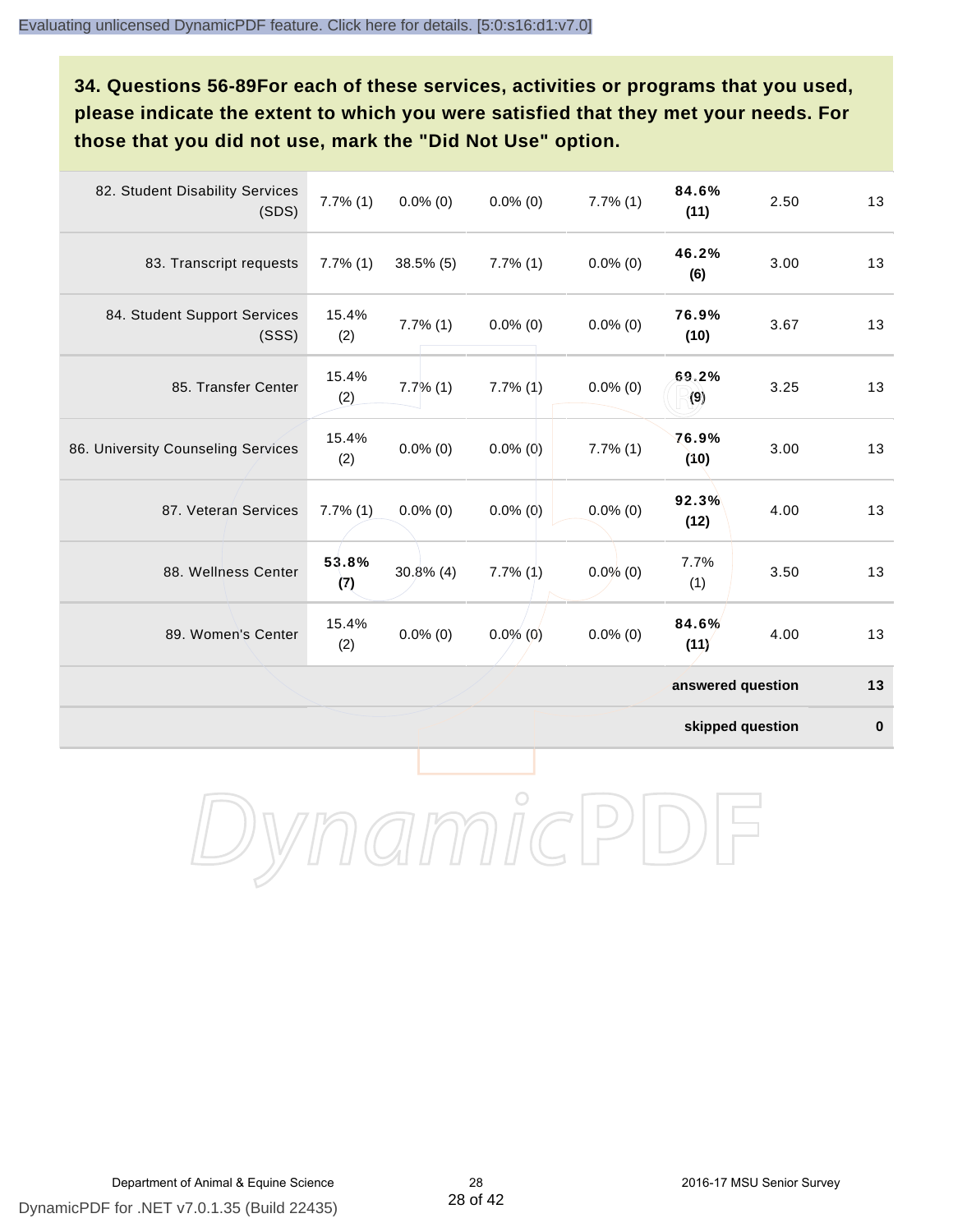### **35. 90. To what extent did you participate in Residential College activities?**

|                     | <b>Response</b><br>Percent                                                               | Response<br>Count       |
|---------------------|------------------------------------------------------------------------------------------|-------------------------|
| Did not participate | 33.3%                                                                                    | $\overline{\mathbf{4}}$ |
| Frequently          | 8.3%                                                                                     | $\mathbf{1}$            |
| <b>Occasionally</b> | 33.3%                                                                                    | $\overline{\mathbf{4}}$ |
| Seldom              | 25.0%                                                                                    | $\mathbf{3}$            |
|                     | answered question                                                                        | $12$                    |
|                     | skipped question                                                                         | $\mathbf{1}$            |
|                     | mamicPI<br>$\left(\begin{array}{c} \hline \ \hline \ \hline \ \hline \end{array}\right)$ |                         |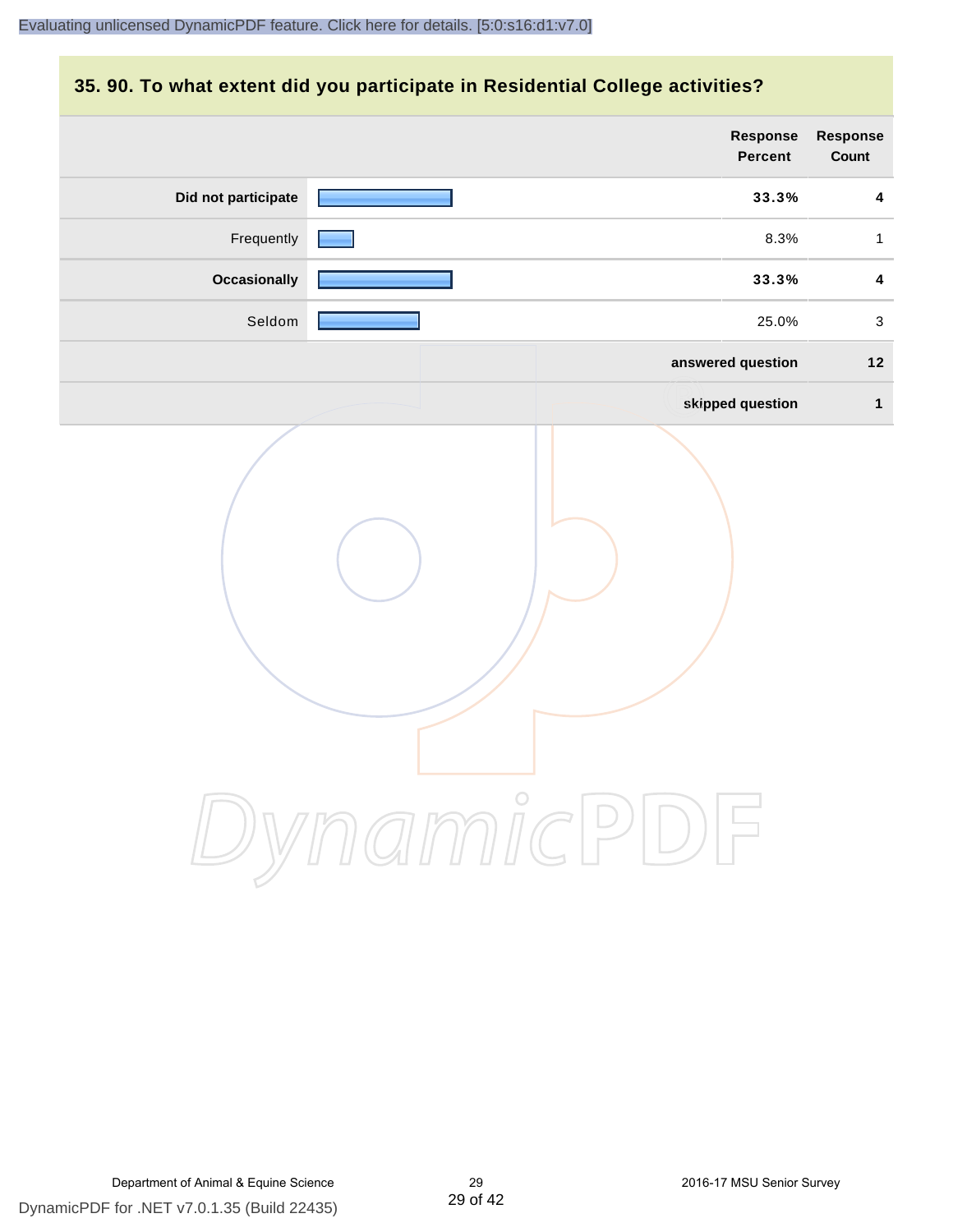### **35. 90. To what extent did you participate in Residential College activities?**

| answered question | 12 |
|-------------------|----|
|                   |    |

#### **36. 91. Which phrase best describes your opinion of Residential Colleges?**

|                                           | Response<br><b>Percent</b> | <b>Response</b><br>Count              |
|-------------------------------------------|----------------------------|---------------------------------------|
|                                           | 25.0%                      | $\mathbf{3}$                          |
|                                           | 16.7%                      | $\overline{2}$                        |
|                                           | 50.0%                      | $\bf 6$                               |
|                                           | 8.3%                       | 1                                     |
|                                           | 0.0%                       | $\mathbf 0$                           |
|                                           |                            | 12                                    |
|                                           |                            | $\mathbf{1}$                          |
| Not familiar with Residential<br>Colleges |                            | answered question<br>skipped question |

**37. 92. When you graduate how many times will you have studied abroad during your university career?**

|               | <b>Response</b><br>Percent                                         | Response<br>Count |
|---------------|--------------------------------------------------------------------|-------------------|
| <b>None</b>   | - 1 - 1 - 1<br><b>Contract Contract Contract Contract</b><br>83.3% | 10                |
| One           | 16.7%                                                              | $\overline{2}$    |
| Two           | 0.0%                                                               | 0                 |
| Three or more | 0.0%                                                               | $\mathbf 0$       |
|               | answered question                                                  | 12                |
|               | skipped question                                                   | 1                 |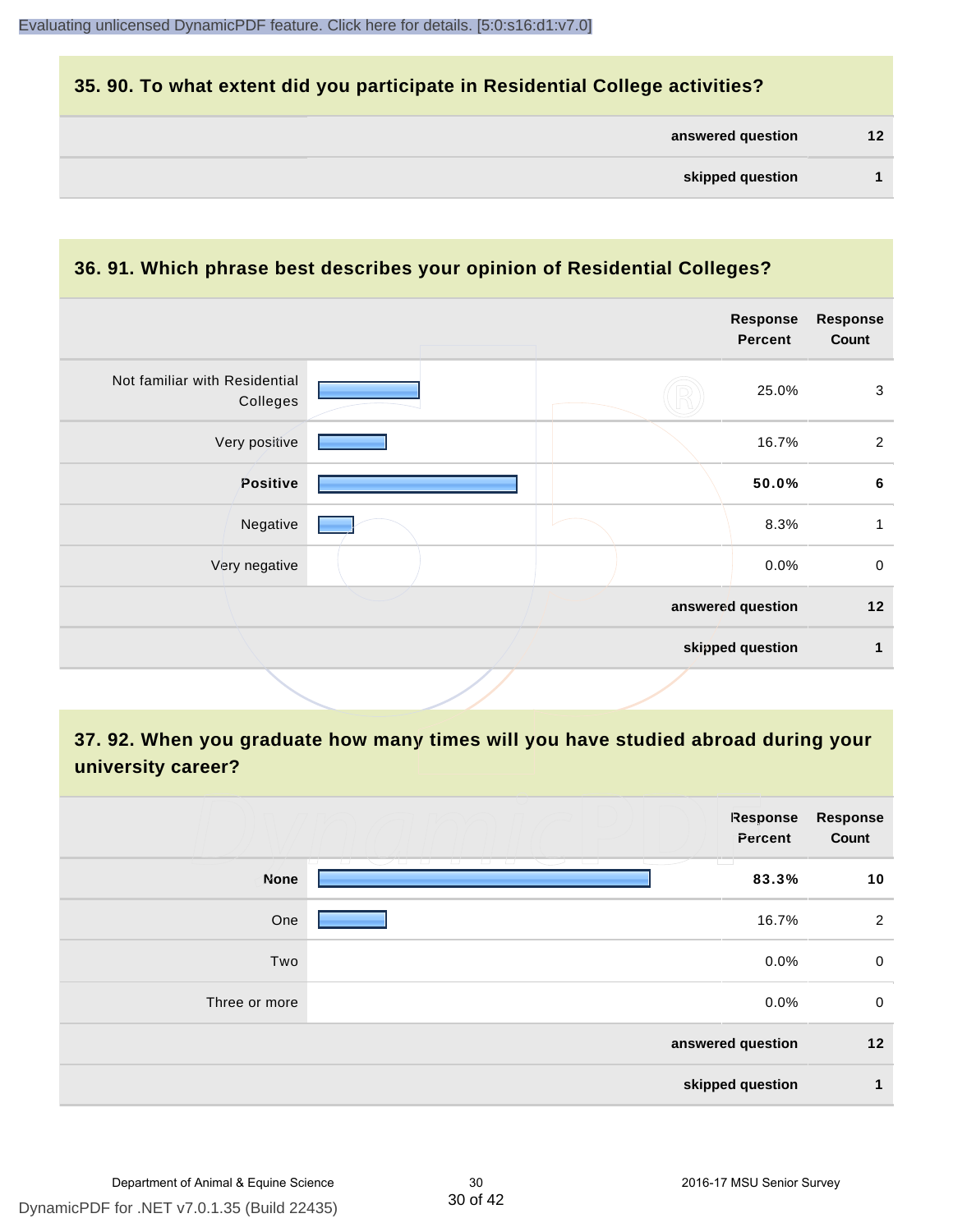# **38. Questions 93-102 The University has formulated ten desired "Characteristics of the Murray State University Graduate." Please indicate how effective your MSU experience was in enhancing your abilities in each area.**

|                                                                                                                                                                      | <b>Very</b><br>effective | <b>Effective</b> | Ineffective | <b>Very</b><br>ineffective | Rating<br>Average | Rating<br>Count |
|----------------------------------------------------------------------------------------------------------------------------------------------------------------------|--------------------------|------------------|-------------|----------------------------|-------------------|-----------------|
| 93. Engage in mature,<br>independent and creative thought<br>and express that thought<br>effectively in oral and written<br>communication;                           | 45.5% (5)                | 45.5% (5)        | $9.1\%$ (1) | $0.0\%$ (0)                | 3.36              | 11              |
| 94. Understand and apply the<br>critical and scientific<br>methodologies that academic<br>disciplines employ to discover<br>knowledge and ascertain its<br>validity; | 45.5% (5)                | 54.5% (6)        | $0.0\%$ (0) | $0.0\%$ (0)                | 3.45              | 11              |
| 95. Apply sound standards of<br>information gathering, analysis<br>and evaluation to reach logical<br>decisions;                                                     | 45.5% (5)                | 54.5% (6)        | $0.0\%$ (0) | $0.0\%$ (0)                | 3.45              | 11              |
| 96. Understand the roles and<br>applications of science and<br>technology in the solution of the<br>problems of a changing world;                                    | 45.5% (5)                | 54.5% (6)        | $0.0\%$ (0) | $0.0\%$ (0)                | 3.45              | 11              |
| 97. Demonstrate a critical<br>understanding of the world's<br>historical, literary, philosophical<br>and artistic traditions;                                        | 54.5% (6)                | $36.4\%$ (4)     | $9.1\%$ (1) | $0.0\%$ (0)                | 3.45              | 11              |
| 98. Understand the dynamics of<br>cultural diversity, of competing<br>economic and political systems,<br>and of complex moral and ethical<br>issues;                 | 45.5% (5)                | 45.5% (5)        | $9.1\%$ (1) | $0.0\%$ (0)                | 3.36              | 11              |
| 99. Understand the nature of and<br>engage in ethical behavior and<br>responsible citizenship;                                                                       | 54.5% (6)                | $36.4\%$ (4)     | $9.1\%$ (1) | $0.0\%$ (0)                | 3.45              | 11              |
|                                                                                                                                                                      |                          |                  |             |                            | answered question | 11              |
|                                                                                                                                                                      |                          |                  |             |                            | skipped question  | $\overline{2}$  |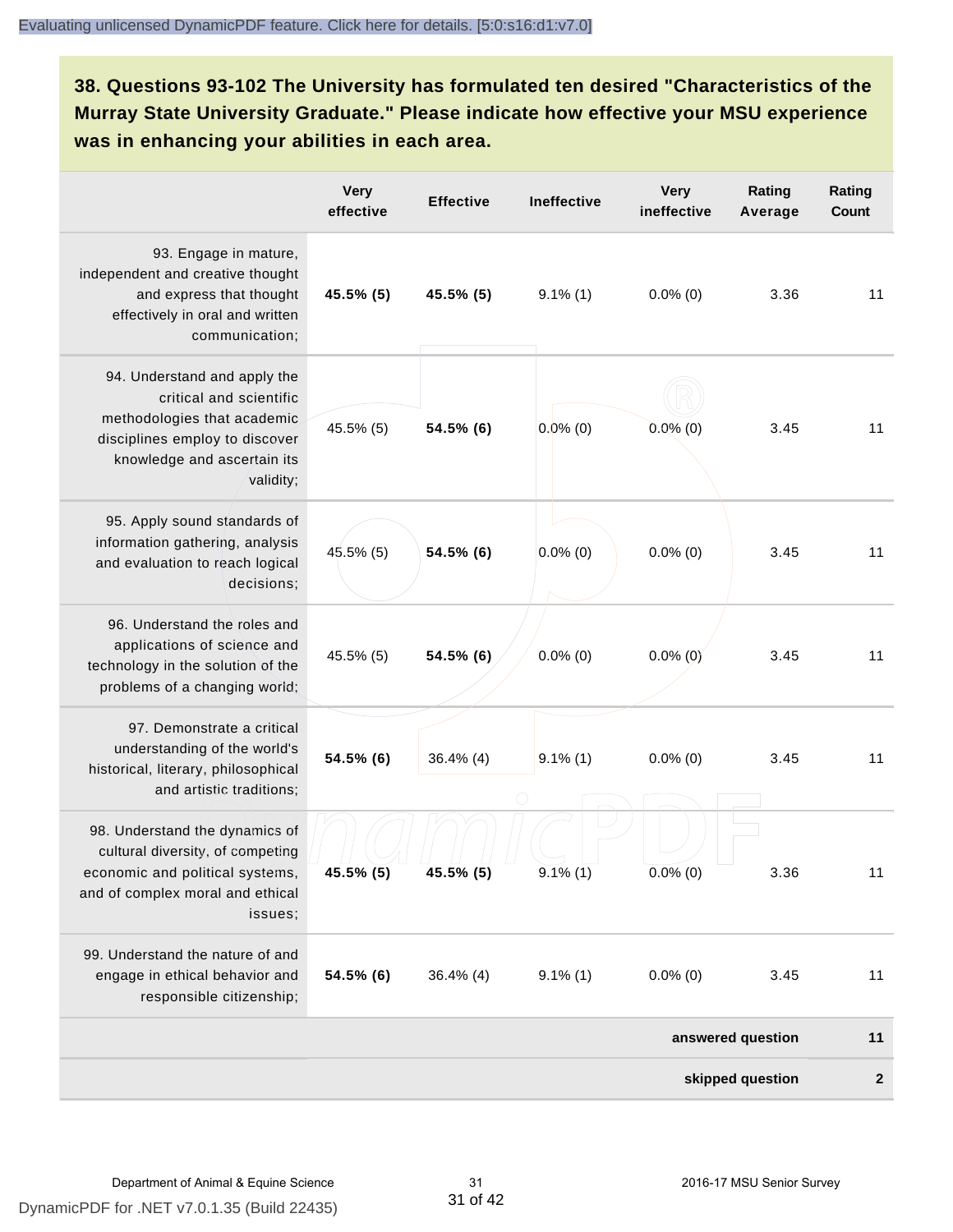**38. Questions 93-102 The University has formulated ten desired "Characteristics of the Murray State University Graduate." Please indicate how effective your MSU experience was in enhancing your abilities in each area.**

| 100. Understand the importance of<br>the behaviors necessary to<br>maintain a healthy lifestyle; | 54.5% (6) | $36.4\%$ (4) | $0.0\%$ (0) | $9.1\%$ (1)      | 3.36              | 11           |
|--------------------------------------------------------------------------------------------------|-----------|--------------|-------------|------------------|-------------------|--------------|
| 101. Demonstrate mastery of a<br>chosen field of study;                                          | 54.5% (6) | 45.5% (5)    | $0.0\%$ (0) | $0.0\%$ (0)      | 3.55              | 11           |
| 102. Value intellectual pursuit and<br>continuous learning in a changing<br>world.               | 54.5% (6) | $36.4\%$ (4) | $9.1\%$ (1) | $0.0\%$ (0)<br>ĥ | 3.45              | 11           |
|                                                                                                  |           |              |             |                  | answered question | 11           |
|                                                                                                  |           |              |             |                  | skipped question  | $\mathbf{2}$ |
|                                                                                                  |           |              |             |                  |                   |              |
|                                                                                                  |           |              |             |                  |                   |              |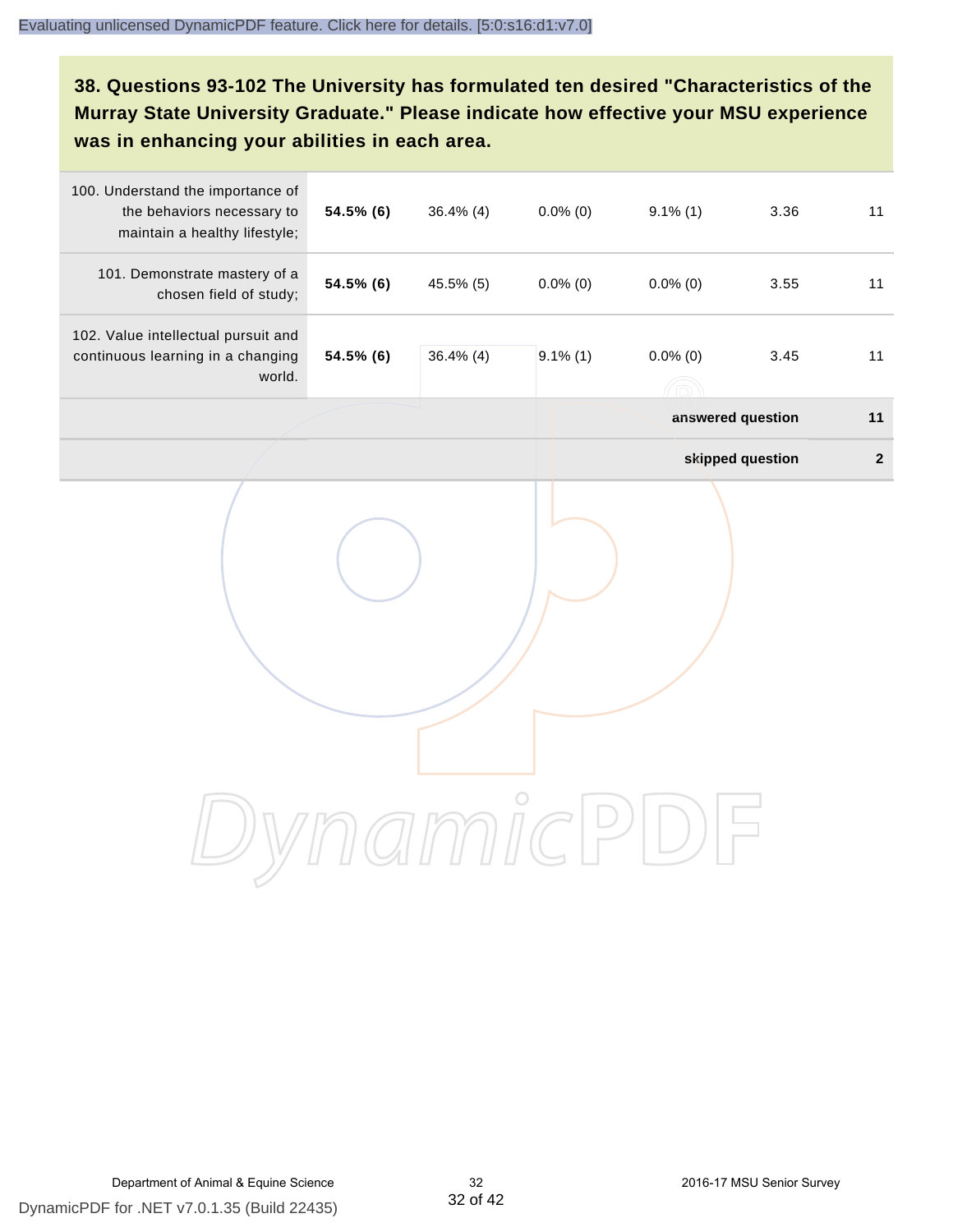# **39. 103. What do you expect to do after you graduate?**

|                                                        | Response<br><b>Percent</b> | <b>Response</b><br><b>Count</b> |
|--------------------------------------------------------|----------------------------|---------------------------------|
| I am unsure of my immediate<br>plans.                  | 8.3%                       | $\mathbf{1}$                    |
| I will look for a job.                                 | 50.0%                      | $\bf 6$                         |
| I will continue working in the<br>position I now have. | 8.3%                       | $\mathbf{1}$                    |
| I will work at a position I recently<br>accepted.      | 16.7%                      | $\overline{2}$                  |
| I will do additional undergraduate<br>work.            | 0.0%                       | $\,0\,$                         |
| I will go to graduate school.                          | 16.7%                      | $\overline{c}$                  |
| I will go to law school.                               | 0.0%                       | $\mathbf 0$                     |
| I will go to medical school.                           | 0.0%                       | $\pmb{0}$                       |
| I will go to other professional<br>school.             | 0.0%                       | $\,0\,$                         |
| I will not work or attend school.                      | 0.0%                       | $\mathbf 0$                     |
|                                                        | answered question          | 12                              |
|                                                        | skipped question           | 1                               |
|                                                        |                            |                                 |

DynamicPDF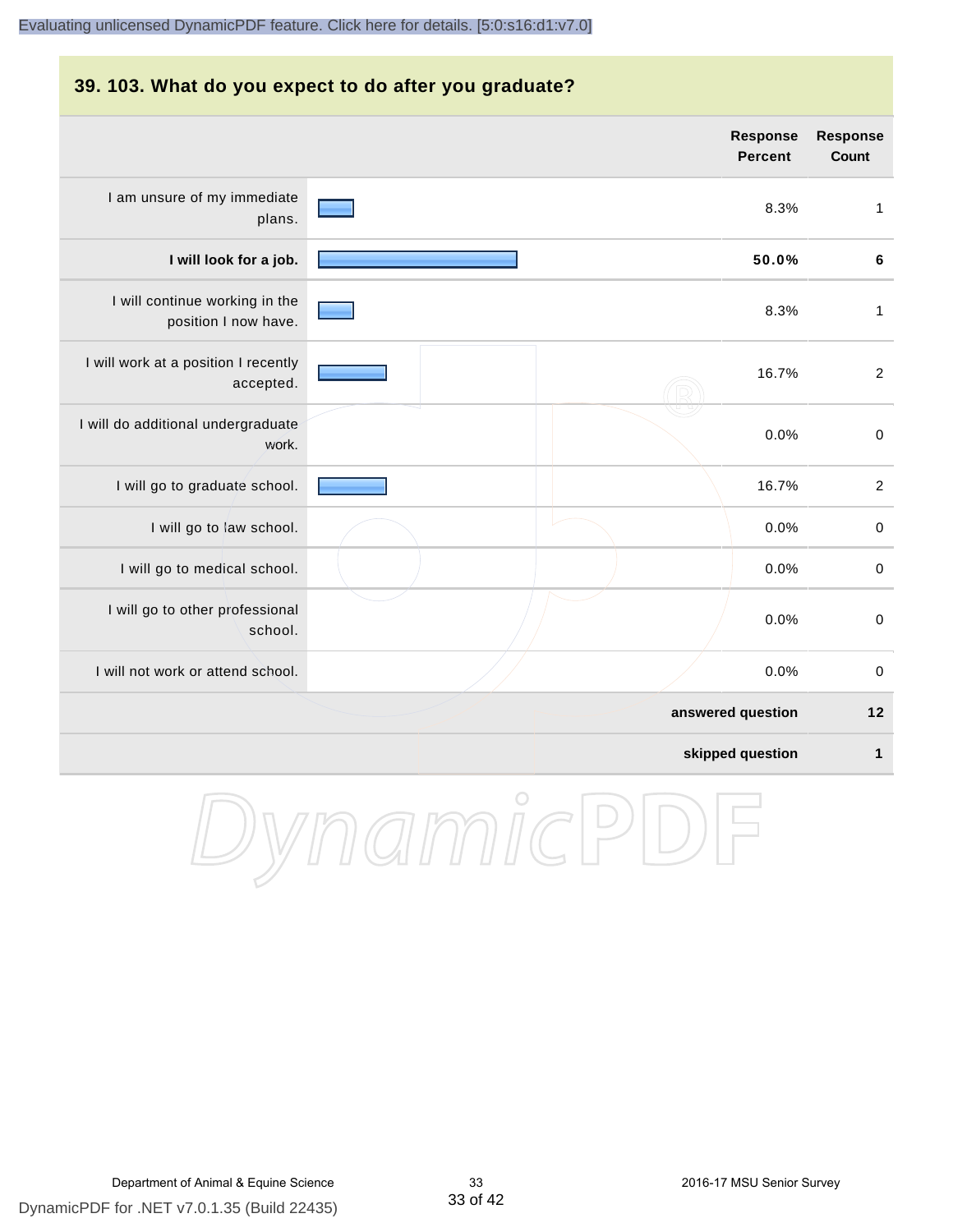# **39. 103. What do you expect to do after you graduate? answered question 12 skipped question 1**

### **40. 104. If you are already employed, how closely related is your job to your field of study?**

|                     |  | <b>Response</b><br><b>Percent</b> | Response<br>Count |
|---------------------|--|-----------------------------------|-------------------|
| Extremely close     |  | 33.3%                             | $\overline{4}$    |
| Somewhat close      |  | 8.3%                              | $\mathbf{1}$      |
| Somewhat different  |  | 0.0%                              | $\pmb{0}$         |
| Extremely different |  | 8.3%                              | $\mathbf{1}$      |
| I cannot determine  |  | 0.0%                              | $\pmb{0}$         |
| Does not apply      |  | 50.0%                             | $\bf 6$           |
|                     |  | answered question                 | $12$              |
|                     |  | skipped question                  | $\mathbf{1}$      |
|                     |  |                                   |                   |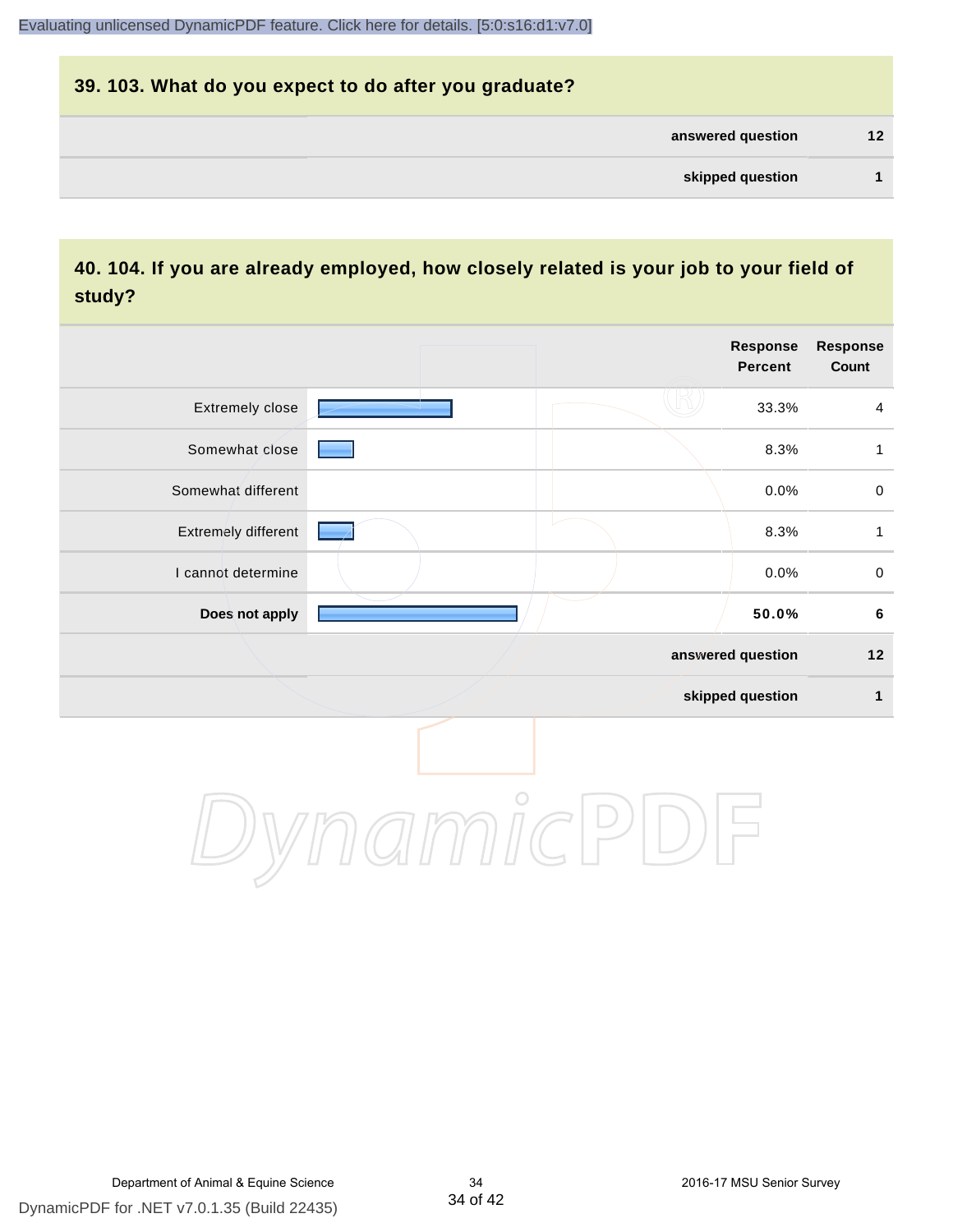#### **41. 105. If you intend to work full-time, what do you expect your salary to be?**

|                     |  | Response<br>Percent | Response<br>Count |
|---------------------|--|---------------------|-------------------|
| Above \$75,000      |  | 8.3%                | $\mathbf{1}$      |
| $$65,000 - $75,000$ |  | 0.0%                | $\mathbf 0$       |
| \$55,000 - \$64,999 |  | 8.3%                | $\mathbf{1}$      |
| \$45,000 - \$54,999 |  | 16.7%               | $\sqrt{2}$        |
| \$35,000 - \$44,999 |  | 25.0%               | $\mathbf{3}$      |
| \$25,000 - \$34,999 |  | 25.0%               | $\mathbf{3}$      |
| Below \$25,000      |  | 0.0%                | $\pmb{0}$         |
| Does not apply      |  | 16.7%               | $\sqrt{2}$        |
|                     |  | answered question   | $12$              |
|                     |  | skipped question    | $\mathbf{1}$      |
|                     |  |                     |                   |
|                     |  |                     |                   |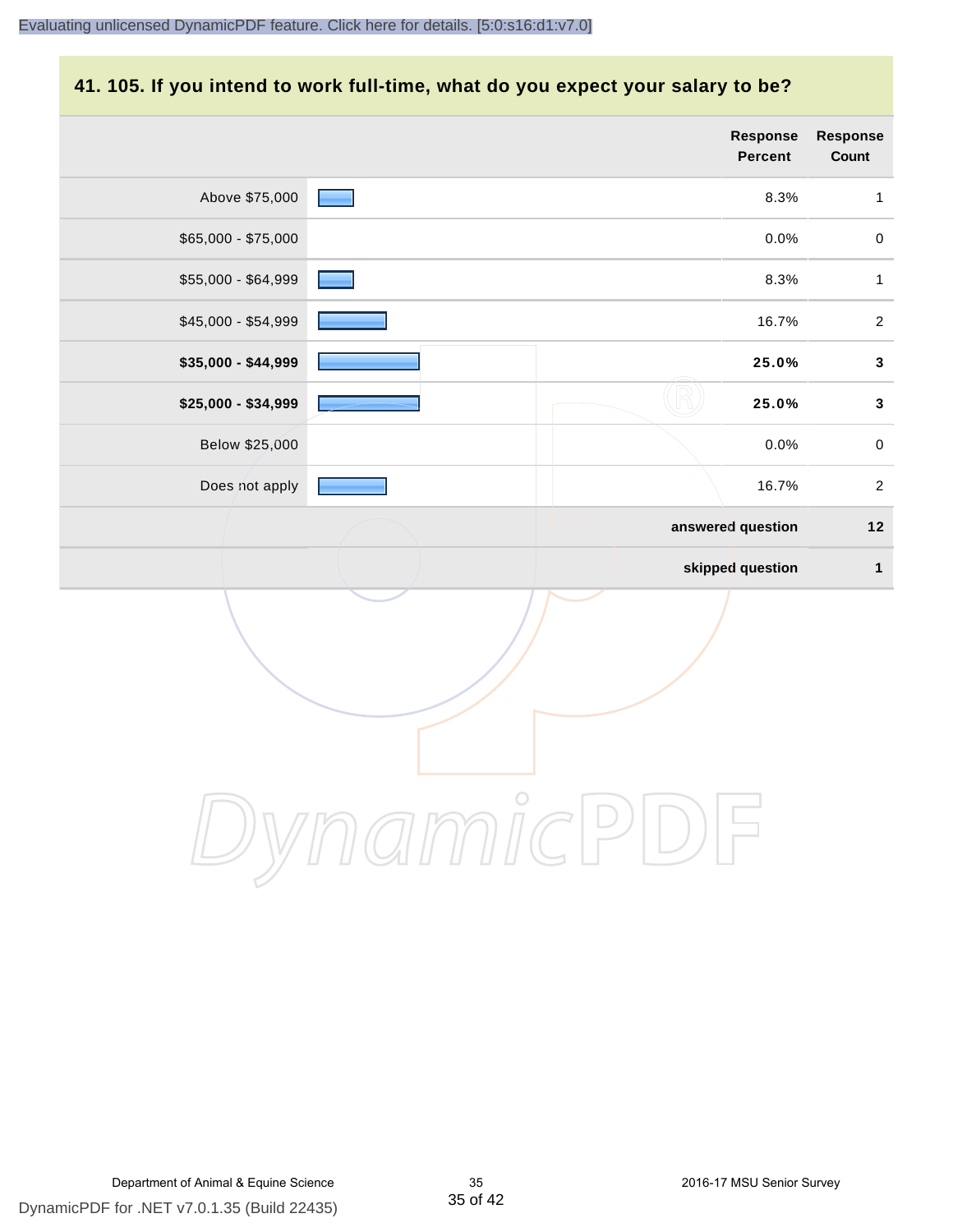#### **41. 105. If you intend to work full-time, what do you expect your salary to be?**

| answered question | 12 |
|-------------------|----|
|                   |    |

## **42. 106. If you intend to continue your education, please indicate which statement best describes the institution you will attend.**

| <b>Murray State University</b>         |                   | 41.7%            | 5  |
|----------------------------------------|-------------------|------------------|----|
|                                        |                   |                  |    |
| University/College in Kentucky         |                   | $0.0\%$          | 0  |
| University/College outside<br>Kentucky |                   | 8.3%             |    |
| Does not apply                         |                   | 50.0%            | 6  |
|                                        | answered question |                  | 12 |
|                                        |                   | skipped question | 1  |

#### **43. 107. "I would recommend Murray State University to a prospective student."**

|                       | Response<br>Percent                                                                       | <b>Response</b><br>Count |
|-----------------------|-------------------------------------------------------------------------------------------|--------------------------|
| <b>Strongly agree</b> | 76.9%<br>m                                                                                | 10                       |
| Agree                 | T<br>- 7 - 7<br>T<br>$\overline{\phantom{0}}$<br><b>The Co</b><br>$\overline{1}$<br>15.4% | $\overline{2}$           |
| Disagree              | 0.0%                                                                                      | $\mathbf 0$              |
| Strongly disagree     | 7.7%                                                                                      | 1                        |
|                       | answered question                                                                         | 13                       |
|                       | skipped question                                                                          | $\bf{0}$                 |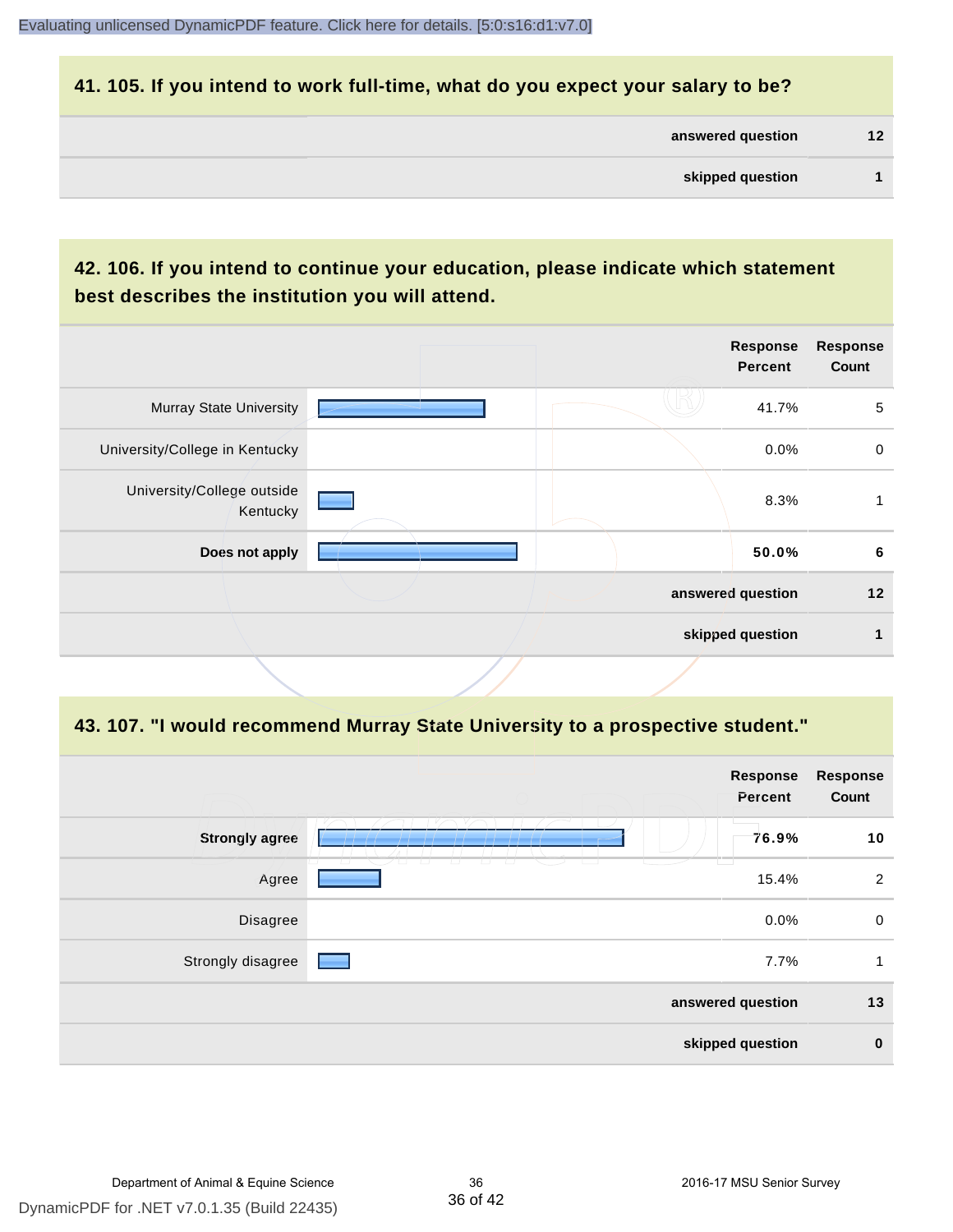| 44. Feedback:     |                   |
|-------------------|-------------------|
|                   | Response<br>Count |
|                   | 3                 |
| answered question | 3                 |
| skipped question  | 10                |

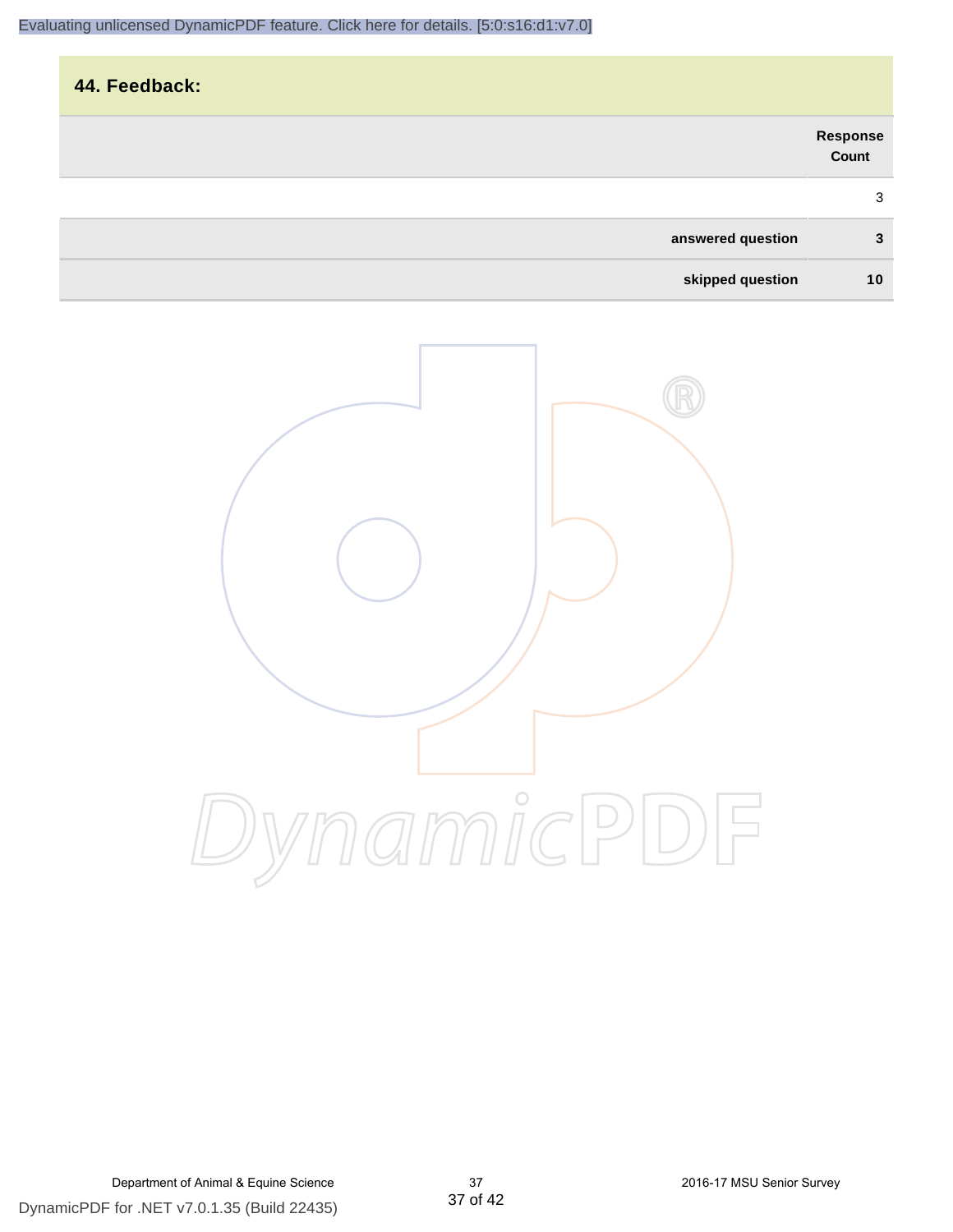|                                                 |  | Response<br><b>Percent</b> | <b>Response</b><br>Count |
|-------------------------------------------------|--|----------------------------|--------------------------|
| Accounting                                      |  | 0.0%                       | $\mathbf 0$              |
| Advertising                                     |  | 0.0%                       | $\mathbf 0$              |
| <b>Business Administration</b><br>(associate's) |  | 0.0%                       | $\mathbf 0$              |
| <b>Business Administration</b><br>(bachelor's)  |  | 0.0%                       | $\pmb{0}$                |
| <b>Business GIS (certificate)</b>               |  | 0.0%                       | $\,0\,$                  |
| <b>Computer Information Systems</b>             |  | 0.0%                       | $\pmb{0}$                |
| <b>Computer Science</b>                         |  | 0.0%                       | $\pmb{0}$                |
| Economics                                       |  | 0.0%                       | $\mathbf 0$              |
| Finance                                         |  | 0.0%                       | $\mathbf 0$              |
| <b>Graphic Communications Media</b>             |  | 0.0%                       | $\mathbf 0$              |
| <b>International Business</b>                   |  | 0.0%                       | $\pmb{0}$                |
| Journalism                                      |  | 0.0%                       | $\pmb{0}$                |
| Management                                      |  | 0.0%                       | $\pmb{0}$                |
| Marketing                                       |  | 0.0%                       | $\pmb{0}$                |
| Organizational Communication                    |  | 0.0%                       | $\pmb{0}$                |
| <b>Public Relations</b>                         |  | 0.0%                       | $\pmb{0}$                |
| <b>Television Production</b>                    |  | 0.0%                       | $\mathbf 0$              |
| <b>Telecommunications Systems</b><br>Mgmt       |  | 0.0%                       | $\pmb{0}$                |
|                                                 |  | answered question          | $\pmb{0}$                |
| skipped question                                |  | 13                         |                          |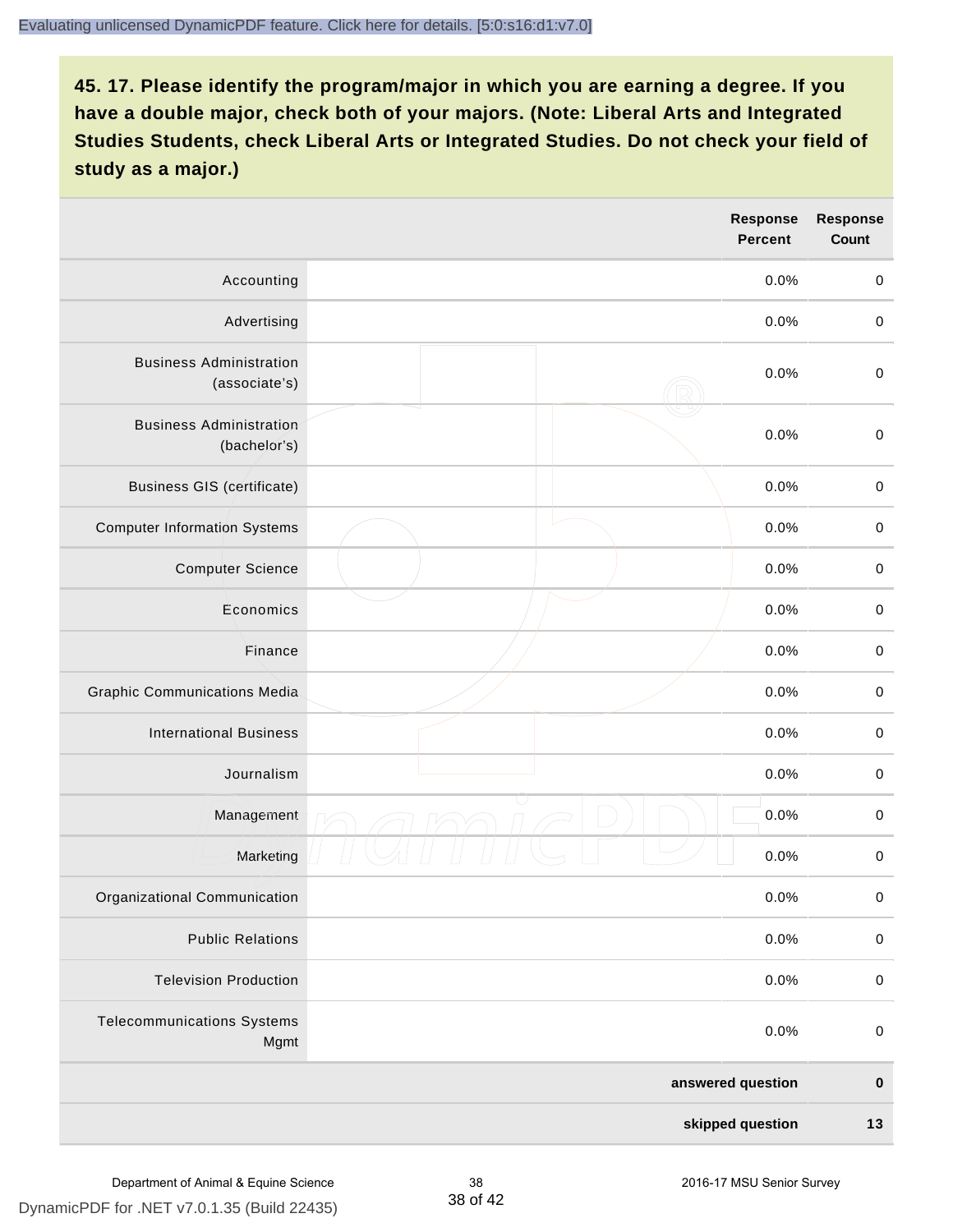| <b>Career &amp; Technical Education</b><br>(associate's) | 0.0%              | $\pmb{0}$   |
|----------------------------------------------------------|-------------------|-------------|
| <b>Career &amp; Technical Education</b><br>(bachelor's)  | 0.0%              | $\mathbf 0$ |
| <b>Criminal Justice</b>                                  | 0.0%              | $\,0\,$     |
| <b>Elementary School Education</b>                       | 0.0%              | $\,0\,$     |
| Health & Physical Education                              | 0.0%              | $\,0\,$     |
| Interdisciplinary Early Childhood<br>Education           | 0.0%              | $\pmb{0}$   |
| Learning & Behavior Disorders                            | 0.0%              | $\,0\,$     |
| Middle School Education                                  | 0.0%              | $\mathbf 0$ |
| <b>Recreation &amp; Leisure Services</b>                 | 0.0%              | $\mathbf 0$ |
| Social Work                                              | 0.0%              | $\pmb{0}$   |
| Youth & Nonprofit Leadership                             | 0.0%              | $\,0\,$     |
| Art                                                      | 0.0%              | $\,0\,$     |
| Creative Writing (BFA)                                   | 0.0%              | $\pmb{0}$   |
| English                                                  | 0.0%              | $\pmb{0}$   |
| English Education (TESOL)                                | 0.0%              | $\,0\,$     |
| Philosophy                                               | 0.0%              | 0           |
| <b>International Affairs</b>                             | 0.0%              | $\mathbf 0$ |
| <b>Political Science</b>                                 | 0.0%              | $\mathbf 0$ |
| <b>Public Administration</b>                             | 0.0%              | $\mathbf 0$ |
|                                                          | answered question | $\pmb{0}$   |
|                                                          | skipped question  | 13          |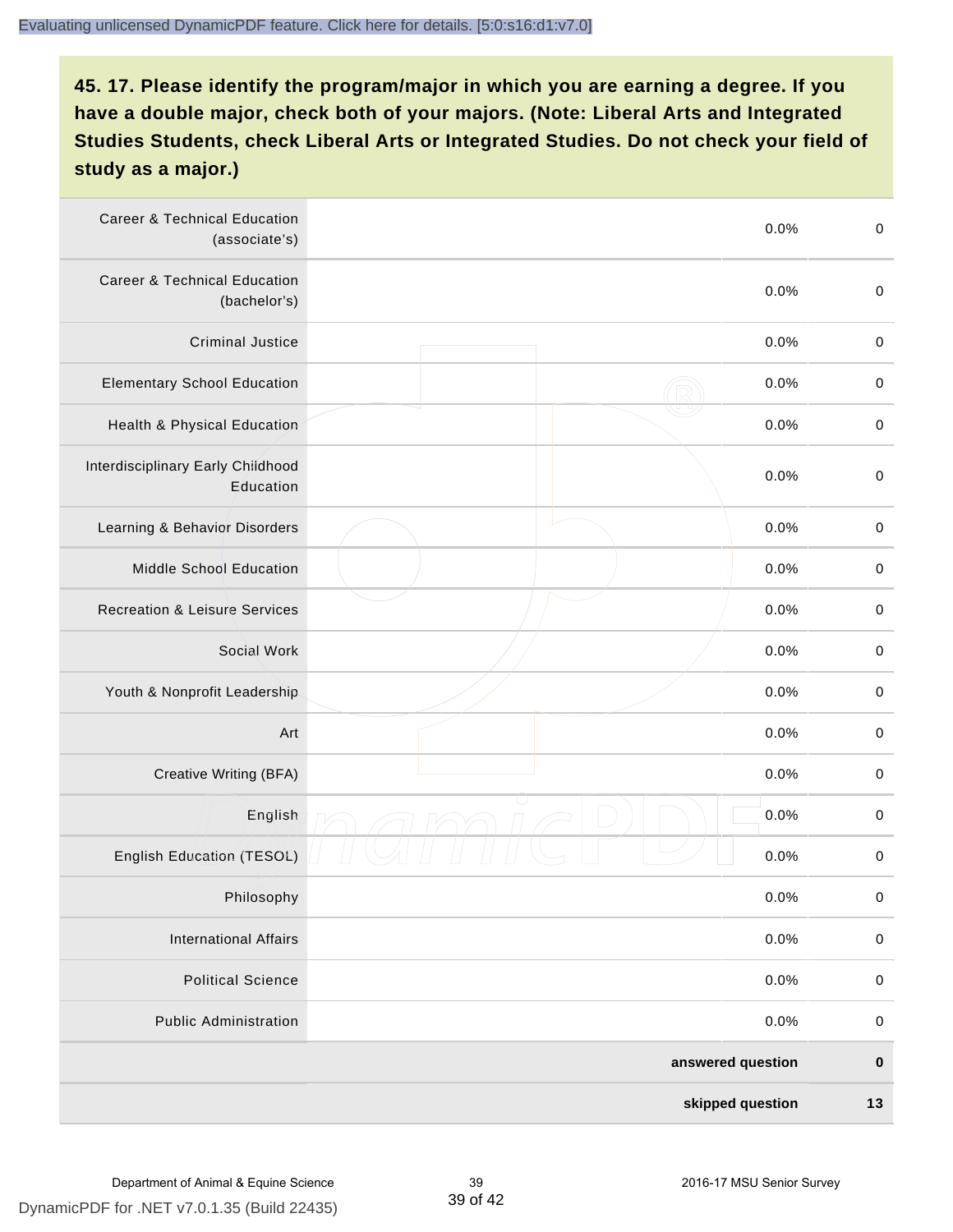| Sociology                                           | 0.0%               | $\mathbf 0$         |
|-----------------------------------------------------|--------------------|---------------------|
| History                                             | 0.0%               | $\mathbf 0$         |
| <b>Liberal Arts</b>                                 | 0.0%               | $\mathbf 0$         |
| French                                              | 0.0%               | $\pmb{0}$           |
| German                                              | 0.0%               | $\mathbf 0$         |
| Japanese                                            | 0.0%               | $\mathbf 0$         |
| Spanish                                             | 0.0%               | $\mathbf 0$         |
| Music                                               | 0.0%               | $\mathbf 0$         |
| <b>Music Business</b>                               | 0.0%               | $\pmb{0}$           |
| Psychology                                          | 0.0%               | $\mathbf 0$         |
| Theatre                                             | 0.0%               | $\mathbf 0$         |
| Biology                                             | 0.0%               | $\mathbf 0$         |
| Wildlife & Conservation Biology                     | 0.0%               | $\mathbf 0$         |
| Chemistry                                           | 0.0%               | $\pmb{0}$           |
| <b>Applied Physics</b>                              | 0.0%<br>$\bigcirc$ | $\mathbf 0$         |
| <b>Engineering Physics</b>                          | 0.0%               | $\mathbf 0$         |
| Physics                                             | 0.0%               | $\mathsf{O}\xspace$ |
| Geosciences                                         | 0.0%               | $\mathbf 0$         |
| Civil Engineering Technology<br>(associate's)       | 0.0%               | $\pmb{0}$           |
| <b>Civil Engineering Technology</b><br>(bachelor's) | 0.0%               | $\mathbf 0$         |
|                                                     | answered question  | $\pmb{0}$           |
| skipped question                                    |                    | $13$                |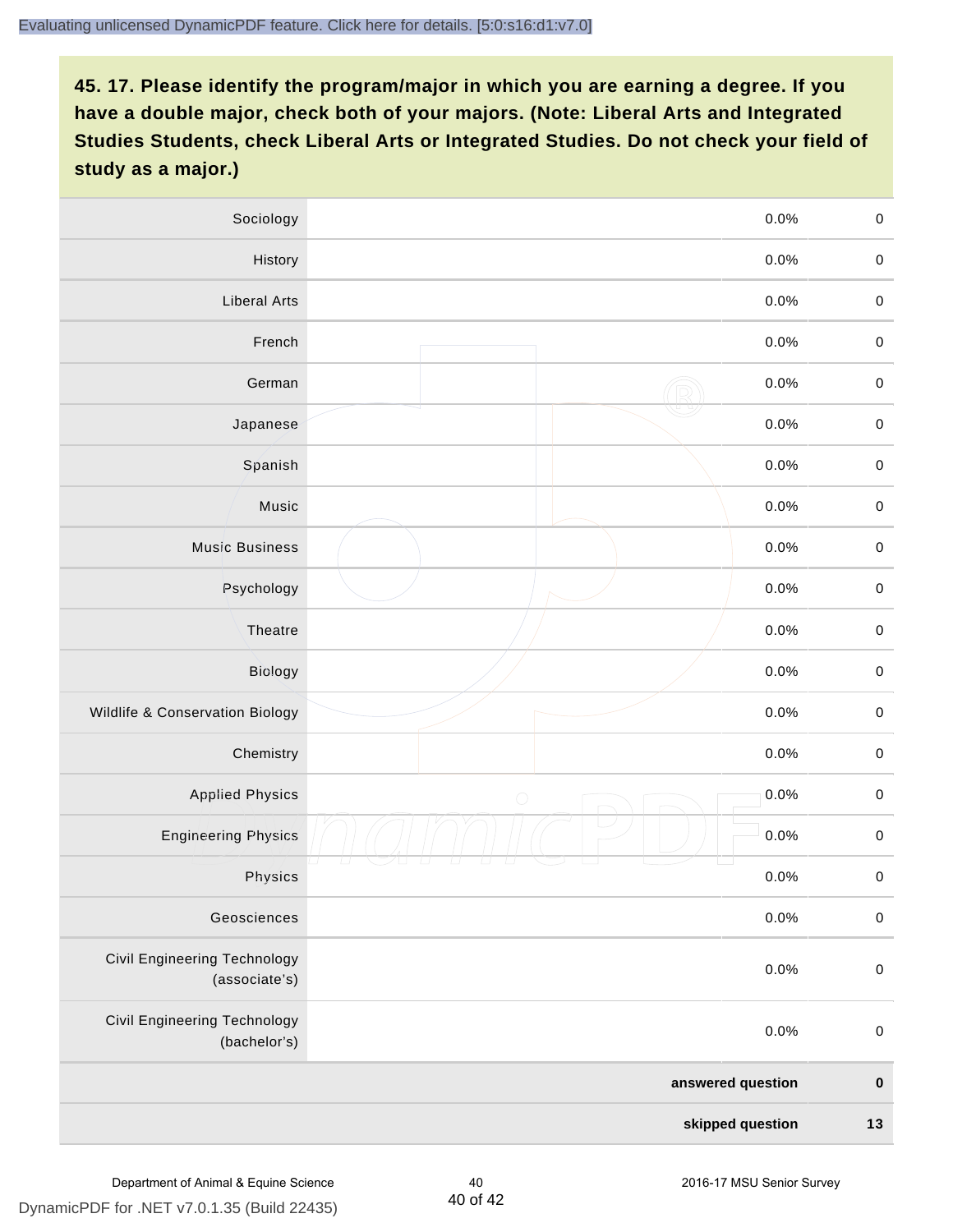| <b>Electromechanical Engineering</b><br>Technology |  | 0.0%              | $\mathbf 0$ |
|----------------------------------------------------|--|-------------------|-------------|
| <b>Engineering Graphics &amp; Design</b>           |  | 0.0%              | $\mathbf 0$ |
| <b>Interior Design</b>                             |  | 0.0%              | $\pmb{0}$   |
| <b>Manufacturing Technology</b>                    |  | 0.0%              | $\pmb{0}$   |
| Occupational Safety and Health                     |  | 0.0%              | $\pmb{0}$   |
| <b>Industrial Technology</b><br>(associate's)      |  | 0.0%              | $\pmb{0}$   |
| <b>Mathematics</b>                                 |  | 0.0%              | $\pmb{0}$   |
| <b>Telecommunications Systems</b><br>Mgmt          |  | 0.0%              | $\pmb{0}$   |
| Agricultural Science & Technology<br>(associate's) |  | 0.0%              | $\mathbf 0$ |
| Agricultural Science (bachelor's)                  |  | 0.0%              | $\mathbf 0$ |
| Animal Technology/Animal-Equine                    |  | 0.0%              | $\pmb{0}$   |
| Animal Technology/Vet Tech,<br>Pre-Vet             |  | 0.0%              | $\pmb{0}$   |
| <b>Athletic Training</b>                           |  | 0.0%              | $\pmb{0}$   |
| <b>Communication Disorders</b>                     |  | 0.0%              | $\pmb{0}$   |
| <b>Exercise Science</b>                            |  | 0.0%              | $\pmb{0}$   |
| Nursing                                            |  | 0.0%              | $\mathbf 0$ |
| Nursing/RN to BSN                                  |  | 0.0%              | $\pmb{0}$   |
| Nutrition, Dietetics, & Food Mgmt                  |  | 0.0%              | $\,0\,$     |
|                                                    |  | answered question | $\pmb{0}$   |
| skipped question                                   |  |                   | $13$        |